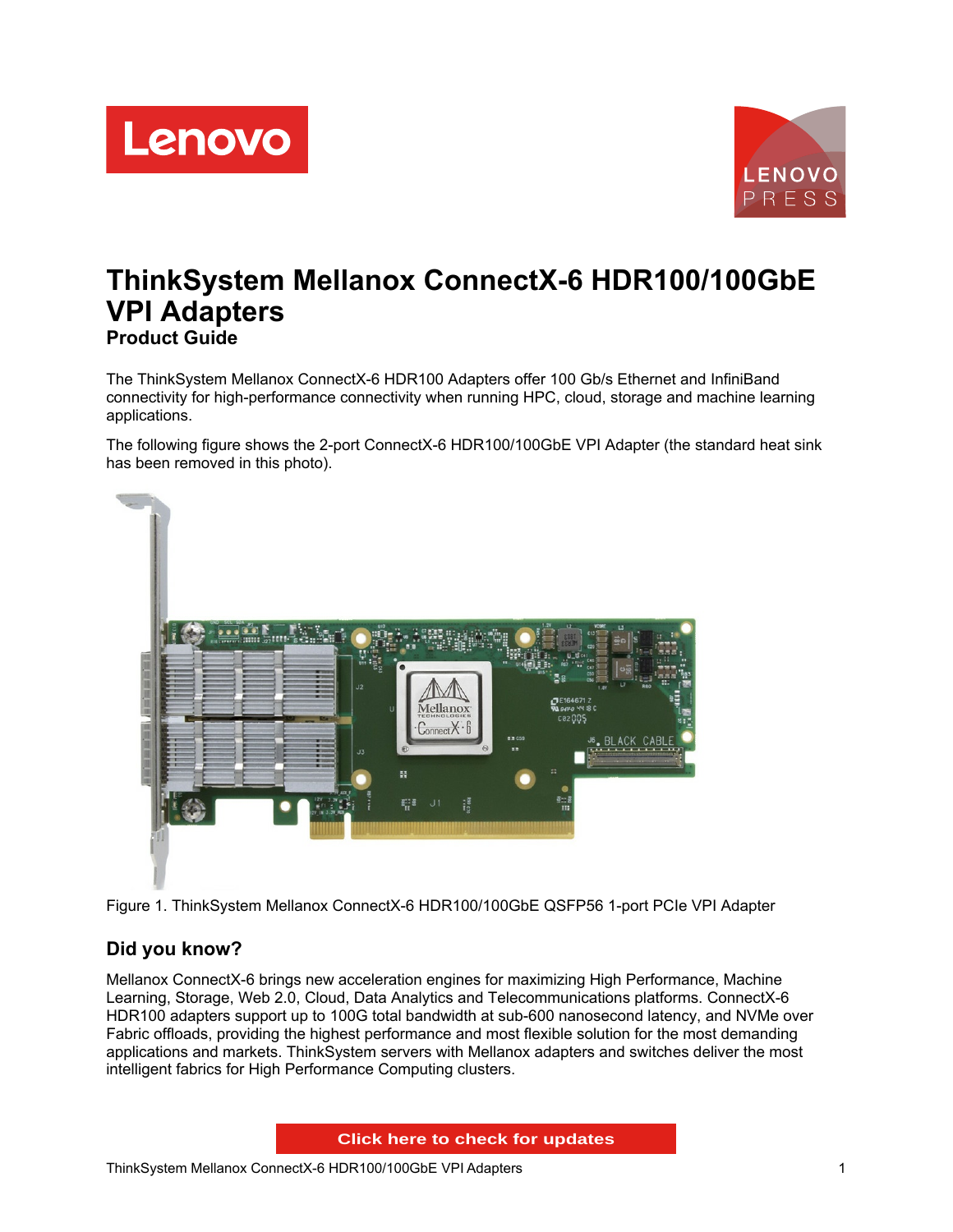### **Part number information**

The following table shows the part numbers for the adapters.

| Part<br>number    | Feature<br>code | <b>Mellanox</b><br>equivalent | <b>Description</b>                                                                     |
|-------------------|-----------------|-------------------------------|----------------------------------------------------------------------------------------|
| 4C57A14177 B4R9 / | <b>BN36</b>     | MCX653105A-<br><b>ECAT</b>    | ThinkSystem Mellanox ConnectX-6 HDR100/100GbE QSFP56 1-port<br><b>PCIe VPI Adapter</b> |
| 4C57A14178 B4RA / | <b>BN37</b>     | MCX653106A-<br><b>ECAT</b>    | ThinkSystem Mellanox ConnectX-6 HDR100/100GbE QSFP56 2-port<br><b>PCIe VPI Adapter</b> |

Table 1. Ordering information

The part numbers include the following:

- One Mellanox adapter
- Low-profile (2U) and full-height (3U) adapter brackets
- Documentation

**Note**: These adapters were previously named as follows:

- ThinkSystem Mellanox ConnectX-6 HDR100 QSFP56 1-port PCIe InfiniBand Adapter
- ThinkSystem Mellanox ConnectX-6 HDR100 QSFP56 2-port PCIe InfiniBand Adapter

### **Supported transceivers and cables**

The adapter has an empty QSFP56 cage for connectivity. The following table lists the supported transceivers.

| Part number        | <b>Feature code</b>                                   | <b>Description</b>                     |  |  |  |  |  |  |  |  |
|--------------------|-------------------------------------------------------|----------------------------------------|--|--|--|--|--|--|--|--|
| 100Gb transceivers |                                                       |                                        |  |  |  |  |  |  |  |  |
| 7G17A03539*        | AV <sub>1</sub> D                                     | Lenovo 100GBase-SR4 QSFP28 Transceiver |  |  |  |  |  |  |  |  |
| 4M27A67042         | Lenovo 100Gb SR4 QSFP28 Ethernet Transceiver          |                                        |  |  |  |  |  |  |  |  |
| Converters         |                                                       |                                        |  |  |  |  |  |  |  |  |
| 4G17A10853         | <b>B306</b><br>Mellanox QSA 100G to 25G Cable Adapter |                                        |  |  |  |  |  |  |  |  |

\* 7G17A03539 also supports 40Gb when installed in a Mellanox adapter.

The following table lists the supported fiber optic cables and Active Optical Cables.

#### Table 3. Optical cables

| Part number                                 | <b>Feature code</b> | <b>Description</b>                       |  |  |  |  |  |  |  |
|---------------------------------------------|---------------------|------------------------------------------|--|--|--|--|--|--|--|
| <b>QSFP28 EDR InfiniBand Optical Cables</b> |                     |                                          |  |  |  |  |  |  |  |
| 00MP563                                     | <b>ASRN</b>         | 3m Mellanox EDR IB Optical QSFP28 Cable  |  |  |  |  |  |  |  |
| 00MP540                                     | ASQZ                | 5m Mellanox EDR IB Optical QSFP28 Cable  |  |  |  |  |  |  |  |
| 00MP544                                     | ASR <sub>0</sub>    | 10m Mellanox EDR IB Optical QSFP28 Cable |  |  |  |  |  |  |  |
| 00MP548                                     | ASR <sub>1</sub>    | 15m Mellanox EDR IB Optical QSFP28 Cable |  |  |  |  |  |  |  |
| 00MP552                                     | ASR <sub>2</sub>    | 20m Mellanox EDR IB Optical QSFP28 Cable |  |  |  |  |  |  |  |
| 00MP556                                     | ASR3                | 30m Mellanox EDR IB Optical QSFP28 Cable |  |  |  |  |  |  |  |
| 00MP566                                     | <b>ASRP</b>         | 50m Mellanox EDR IB Optical QSFP28 Cable |  |  |  |  |  |  |  |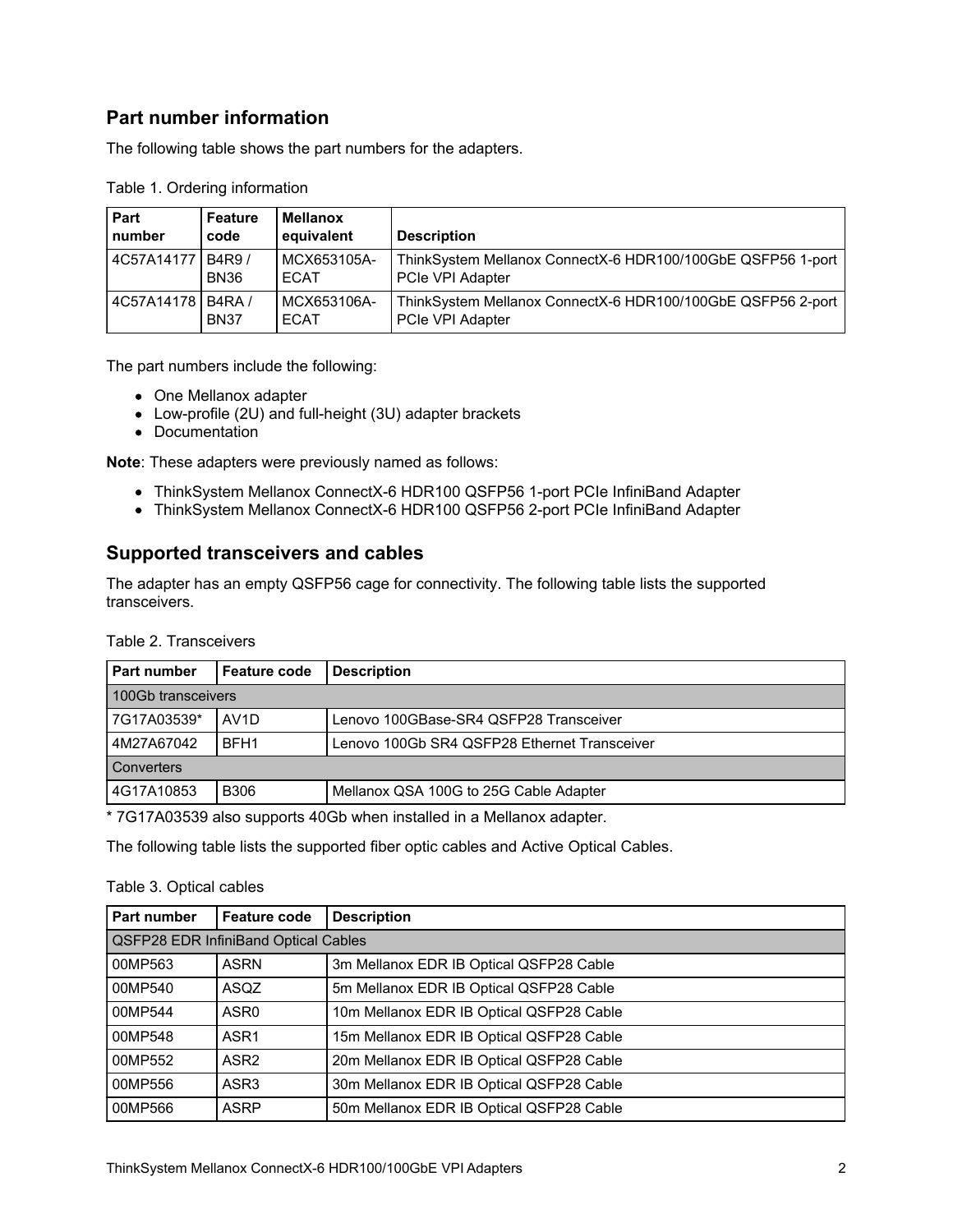| Part number                         | <b>Feature code</b>                         | <b>Description</b>                                            |
|-------------------------------------|---------------------------------------------|---------------------------------------------------------------|
|                                     | QSFP 40Gb Active Optical Cables             |                                                               |
| 7Z57A04256                          | AX42                                        | Lenovo 1m 40G QSFP+ Active Optical Cable                      |
| 00YL652                             | ATZ3                                        | Lenovo 3m 40G QSFP+ to QSFP+ Active Optical Cable             |
| 00YL655                             | ATZ4                                        | Lenovo 5m 40G QSFP+ to QSFP+ Active Optical Cable             |
| 00YL658                             | ATZ <sub>5</sub>                            | Lenovo 7m 40G QSFP+ to QSFP+ Active Optical Cable             |
| 00YL661                             | ATZ6                                        | Lenovo 15m 40G QSFP+ to QSFP+ Active Optical Cable            |
| 00YL664                             | ATZ7                                        | Lenovo 20m 40G QSFP+ to QSFP+ Active Optical Cable            |
|                                     |                                             | QSFP 40Gb Optical Cables (these cables require a transceiver) |
| 00VX003                             | AT <sub>2U</sub>                            | Lenovo 10m QSFP+ MPO-MPO OM3 MMF Cable                        |
| 00VX005                             | AT2V                                        | Lenovo 30m QSFP+ MPO-MPO OM3 MMF Cable                        |
|                                     | QSFP28 100Gb Ethernet Active Optical Cables |                                                               |
| 4Z57A10844                          | B <sub>2</sub> UZ                           | Lenovo 1m 100G QSFP28 Active Optical Cable                    |
| 7Z57A03546                          | AV <sub>1</sub> L                           | Lenovo 3m 100G QSFP28 Active Optical Cable                    |
| 7Z57A03547                          | AV1M                                        | Lenovo 5m 100G QSFP28 Active Optical Cable                    |
| 7Z57A03548                          | AV <sub>1</sub> N                           | Lenovo 10m 100G QSFP28 Active Optical Cable                   |
| 7Z57A03549                          | AV1P                                        | Lenovo 15m 100G QSFP28 Active Optical Cable                   |
| 7Z57A03550                          | AV <sub>1Q</sub>                            | Lenovo 20m 100G QSFP28 Active Optical Cable                   |
|                                     |                                             | 100G MPO OM4 MMF Cables (these cables require a transceiver)  |
| 7Z57A03567                          | AV25                                        | Lenovo 5m MPO-MPO OM4 MMF Cable                               |
| 7Z57A03568                          | AV26                                        | Lenovo 7m MPO-MPO OM4 MMF Cable                               |
| 7Z57A03569                          | <b>AV27</b>                                 | Lenovo 10m MPO-MPO OM4 MMF Cable                              |
| 7Z57A03570                          | <b>AV28</b>                                 | Lenovo 15m MPO-MPO OM4 MMF Cable                              |
| 7Z57A03571                          | AV29                                        | Lenovo 20m MPO-MPO OM4 MMF Cable                              |
| 7Z57A03572                          | AV <sub>2</sub> A                           | Lenovo 30m MPO-MPO OM4 MMF Cable                              |
| <b>QSFP56 HDR IB Optical Cables</b> |                                             |                                                               |
| 4Z57A14188                          | B4QW                                        | 3m Mellanox HDR IB Optical QSFP56 Cable                       |
| 4Z57A14189                          | B4QX                                        | 5m Mellanox HDR IB Optical QSFP56 Cable                       |
| 4Z57A14190                          | B4QY                                        | 10m Mellanox HDR IB Optical QSFP56 Cable                      |
| 4Z57A14191                          | B4QZ                                        | 15m Mellanox HDR IB Optical QSFP56 Cable                      |
| 4Z57A14192                          | <b>B4R0</b>                                 | 20m Mellanox HDR IB Optical QSFP56 Cable                      |
| 4Z57A16016                          | B68P                                        | 30m Mellanox HDR IB Active Optical QSFP56 Cable               |
| 4Z57A16017                          | B68N                                        | 50m Mellanox HDR IB Active Optical QSFP56 Cable               |
| 4Z57A16018                          | B68M                                        | 100m Mellanox HDR IB Active Optical QSFP56 Cable              |
| 4Z57A72553                          | <b>BFXR</b>                                 | 3m Mellanox HDR IB Optical QSFP56 Low Latency Cable           |
| 4Z57A72554                          | <b>BFXS</b>                                 | 5m Mellanox HDR IB Optical QSFP56 Low Latency Cable           |
| 4Z57A72555                          | <b>BFXT</b>                                 | 10m Mellanox HDR IB Optical QSFP56 Low Latency Cable          |
| 4Z57A72556                          | <b>BFXU</b>                                 | 15m Mellanox HDR IB Optical QSFP56 Low Latency Cable          |
| 4Z57A72557                          | <b>BFXV</b>                                 | 20m Mellanox HDR IB Optical QSFP56 Low Latency Cable          |
| 4Z57A72558                          | <b>BFXW</b>                                 | 30m Mellanox HDR IB Optical QSFP56 Low Latency Cable          |
| 4Z57A72559                          | <b>BFXX</b>                                 | 50m Mellanox HDR IB Optical QSFP56 Low Latency Cable          |
| 4Z57A72560                          | <b>BFXY</b>                                 | 100m Mellanox HDR IB Optical QSFP56 Low Latency Cable         |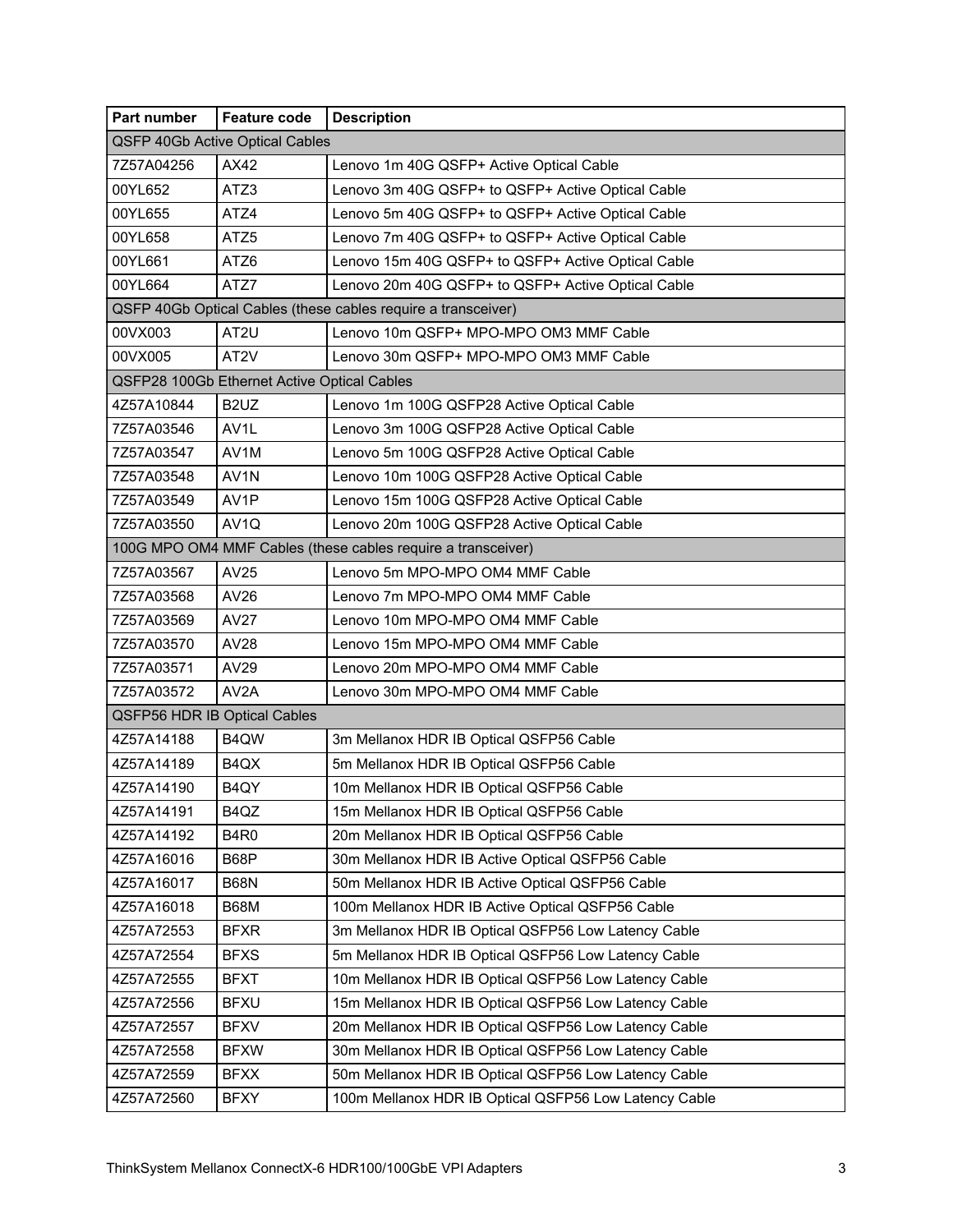| Part number | <b>Feature code</b> | <b>Description</b>                                                            |
|-------------|---------------------|-------------------------------------------------------------------------------|
|             |                     | QSFP56 HDR IB to 2x HDR100 Optical Splitter Cables                            |
| 4Z57A14196  | <b>B4R4</b>         | 3m Mellanox HDR IB to 2x HDR100 Splitter Optical QSFP56 Cable                 |
| 4757A14197  | <b>B4R5</b>         | 5m Mellanox HDR IB to 2x HDR100 Splitter Optical QSFP56 Cable                 |
| 4Z57A14198  | <b>B4R6</b>         | 10m Mellanox HDR IB to 2x HDR100 Splitter Optical QSFP56 Cable                |
| 4Z57A14199  | <b>B4R7</b>         | 15m Mellanox HDR IB to 2x HDR100 Splitter Optical QSFP56 Cable                |
| 4Z57A14214  | <b>B4R8</b>         | 20m Mellanox HDR IB to 2x HDR100 Splitter Optical QSFP56 Cable                |
| 4Z57A11490  | <b>B68K</b>         | 30m Mellanox HDR to 2x HDR100 IB Active Optical QSFP56 Splitter Cable         |
| 4Z57A72561  | <b>BFXZ</b>         | 3m Mellanox HDR IB to 2x HDR100 Splitter Optical QSFP56 Low Latency<br>Cable  |
| 4757A72562  | BFY0                | 5m Mellanox HDR IB to 2x HDR100 Splitter Optical QSFP56 Low Latency<br>Cable  |
| 4Z57A72563  | BFY1                | 10m Mellanox HDR IB to 2x HDR100 Splitter Optical QSFP56 Low Latency<br>Cable |
| 4Z57A72564  | BFY <sub>2</sub>    | 15m Mellanox HDR IB to 2x HDR100 Splitter Optical QSFP56 Low Latency<br>Cable |
| 4Z57A72565  | BFY3                | 20m Mellanox HDR IB to 2x HDR100 Splitter Optical QSFP56 Low Latency<br>Cable |
| 4Z57A72566  | BFY4                | 30m Mellanox HDR IB to 2x HDR100 Splitter Optical QSFP56 Low Latency<br>Cable |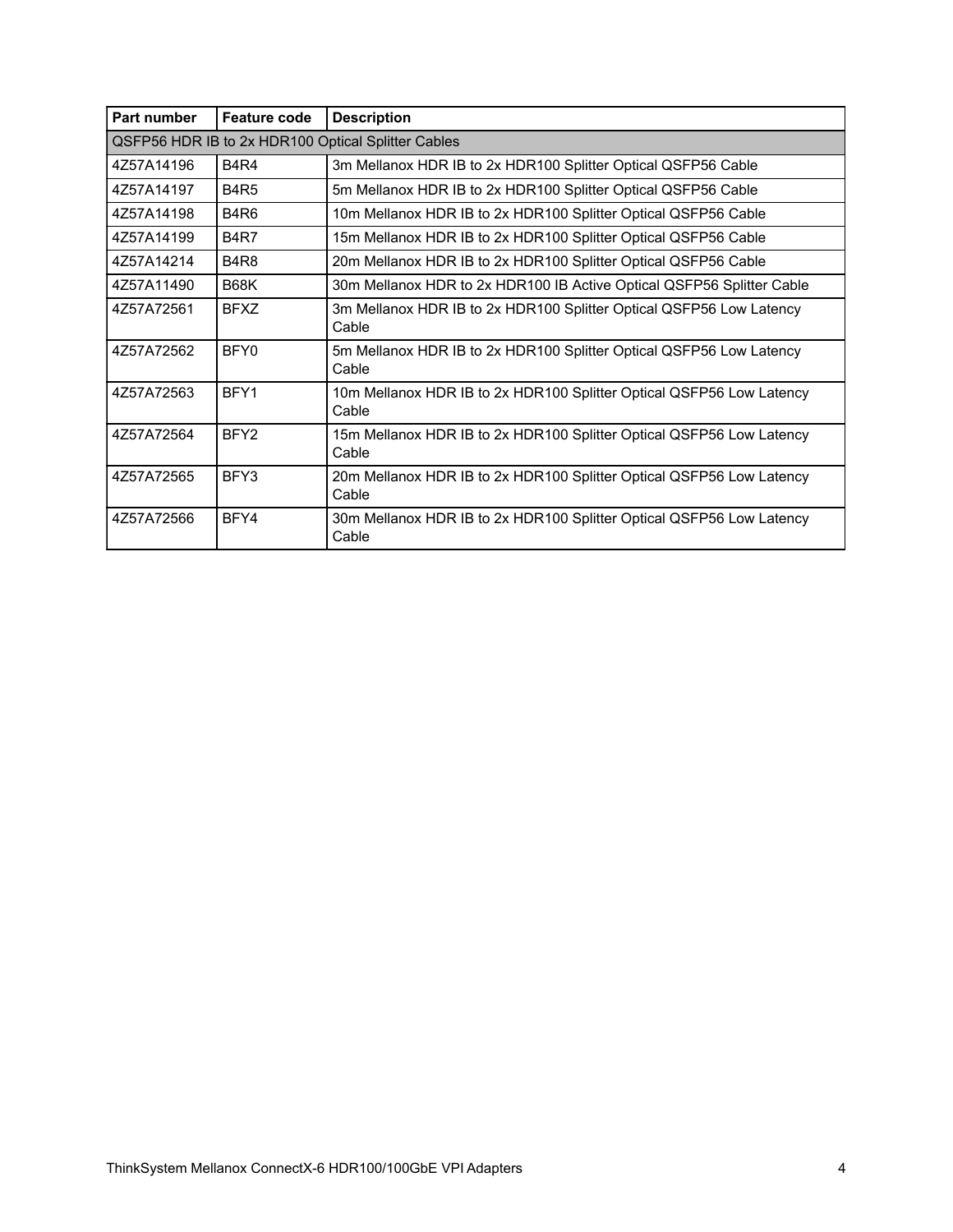The following table lists the supported direct-attach copper (DAC) cables.

| Table 4. Copper cables |  |
|------------------------|--|
|------------------------|--|

| Part number | <b>Feature code</b>                                | <b>Description</b>                                                     |
|-------------|----------------------------------------------------|------------------------------------------------------------------------|
|             | <b>QSFP28 EDR InfiniBand Passive Copper Cables</b> |                                                                        |
| 00MP516     | <b>ASQT</b>                                        | 0.5m Mellanox EDR IB Passive Copper QSFP28 Cable                       |
| 00MP520     | ASQU                                               | 0.75m Mellanox EDR IB Passive Copper QSFP28 Cable                      |
| 00MP524     | <b>ASQV</b>                                        | 1m Mellanox EDR IB Passive Copper QSFP28 Cable                         |
| 00MP528     | <b>ASQW</b>                                        | 1.25m Mellanox EDR IB Passive Copper QSFP28 Cable                      |
| 00MP532     | <b>ASQX</b>                                        | 1.5m Mellanox EDR IB Passive Copper QSFP28 Cable                       |
| 00MP536     | ASQY                                               | 2m Mellanox EDR IB Passive Copper QSFP28 Cable                         |
| 00MP560     | <b>ASRM</b>                                        | 3m Mellanox EDR IB Passive Copper QSFP28 Cable                         |
|             | QSFP28 100Gb Ethernet Passive DAC Cables           |                                                                        |
| 7Z57A03561  | AV <sub>1</sub> Z                                  | Lenovo 1m Passive 100G QSFP28 DAC Cable                                |
| 7Z57A03562  | AV20                                               | Lenovo 3m Passive 100G QSFP28 DAC Cable                                |
| 7Z57A03563  | AV21                                               | Lenovo 5m Passive 100G QSFP28 DAC Cable                                |
|             | <b>QSFP56 HDR InfiniBand Passive DAC Cables</b>    |                                                                        |
| 4Z57A14182  | B4QQ                                               | 0.5m Mellanox HDR IB Passive Copper QSFP56 Cable                       |
| 4Z57A14183  | B <sub>4QR</sub>                                   | 1m Mellanox HDR IB Passive Copper QSFP56 Cable                         |
| 4Z57A14184  | B <sub>4Q</sub> S                                  | 1.5m Mellanox HDR IB Passive Copper QSFP56 Cable                       |
| 4Z57A14185  | B <sub>4</sub> QT                                  | 2m Mellanox HDR IB Passive Copper QSFP56 Cable                         |
|             |                                                    | QSFP56 HDR InfiniBand to 2x HDR100 Passive DAC Splitter Cables         |
| 4Z57A14193  | <b>B4R1</b>                                        | 1m Mellanox HDR IB to 2x HDR100 Splitter Passive Copper QSFP56 Cable   |
| 4Z57A14194  | <b>B4R2</b>                                        | 1.5m Mellanox HDR IB to 2x HDR100 Splitter Passive Copper QSFP56 Cable |
| 4Z57A11477  | <b>B68L</b>                                        | 2m Mellanox HDR to 2x HDR100 IB Passive DAC QSFP56 Splitter Cable      |
|             | QSFP56 200Gb Ethernet Passive DAC Cables           |                                                                        |
| 4X97A11113  | BF6W                                               | Lenovo 1m 200G QSFP56 DAC Cable                                        |
| 4X97A12613  | <b>BF92</b>                                        | Lenovo 3m 200G QSFP56 DAC Cable                                        |
|             | QSFP56 HDR InfiniBand Active DAC Cables            |                                                                        |
| 4X97A12610  | <b>BCQW</b>                                        | 3m Mellanox HDR IB Active Copper QSFP56 Cable                          |
| 4X97A12611  | <b>BCQX</b>                                        | 4m Mellanox HDR IB Active Copper QSFP56 Cable                          |

### **Features**

#### **Machine learning and big data environments**

Data analytics has become an essential function within many enterprise data centers, clouds and hyperscale platforms. Machine learning relies on especially high throughput and low latency to train deep neural networks and to improve recognition and classification accuracy. ConnectX-6 offers an excellent solution to provide machine learning applications with the levels of performance and scalability that they require.

ConnectX-6 utilizes the RDMA technology to deliver low-latency and high performance. ConnectX-6 enhances RDMA network capabilities even further by delivering end-to-end packet level flow control.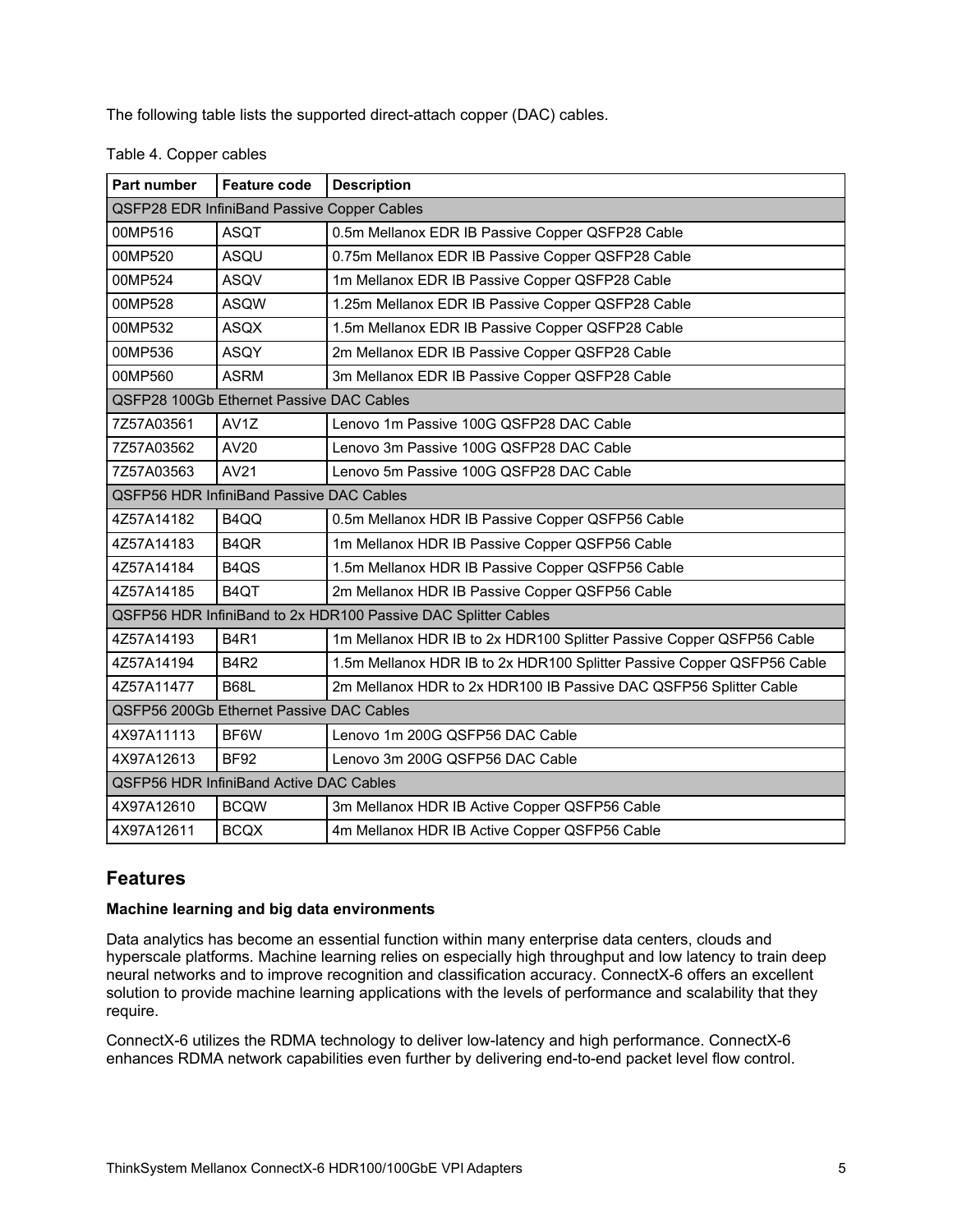#### **Security**

ConnectX-6 block-level encryption offers a critical innovation to network security. As data in transit is stored or retrieved, it undergoes encryption and decryption. The ConnectX-6 hardware offloads the IEEE AES-XTS encryption/decryption from the CPU, saving latency and CPU utilization. It also guarantees protection for users sharing the same resources through the use of dedicated encryption keys.

By performing block-storage encryption in the adapter, ConnectX-6 excludes the need for self-encrypted disks. This allows customers the freedom to choose their preferred storage device, including those that traditionally do not provide encryption. ConnectX-6 can support Federal Information Processing Standards (FIPS) compliance.

ConnectX-6 also includes a hardware Root-of-Trust (RoT), which uses HMAC relying on a device-unique key. This provides both a secure boot as well as cloning-protection. Delivering best-in-class device and firmware protection, ConnectX-6 also provides secured debugging capabilities, without the need for physical access.

#### **Storage environments**

NVMe storage devices offer very fast access to storage media. The evolving NVMe over Fabric (NVMe-oF) protocol leverages RDMA connectivity to remotely access NVMe storage devices efficiently, while keeping the end-to-end NVMe model at lowest latency. With its NVMe-oF target and initiator offloads, ConnectX-6 brings further optimization to NVMe-oF, enhancing CPU utilization and scalability.

#### **Cloud and Web 2.0 environments**

Telco, Cloud and Web 2.0 customers developing their platforms on software-defined network (SDN) environments are leveraging the Virtual Switching capabilities of server operating systems to enable maximum flexibility in the management and routing protocols of their networks.

Open V-Switch (OVS) is an example of a virtual switch that allows virtual machines to communicate among themselves and with the outside world. Software-based virtual switches, traditionally residing in the hypervisor, are CPU intensive, affecting system performance and preventing full utilization of available CPU for compute functions.

To address such performance issues, ConnectX-6 offers Mellanox Accelerated Switching and Packet Processing (ASAP<sup>2</sup>) Direct technology. ASAP<sup>2</sup> offloads the vSwitch/vRouter by handling the data plane in the NIC hardware while maintaining the control plane unmodified. As a result, significantly higher vSwitch/vRouter performance is achieved minus the associated CPU load.

The vSwitch/vRouter offload functions supported by ConnectX-5 and ConnectX-6 include encapsulation and de-capsulation of overlay network headers, as well as stateless offloads of inner packets, packet headers re-write (enabling NAT functionality), hairpin, and more.

In addition, ConnectX-6 offers intelligent flexible pipeline capabilities, including programmable flexible parser and flexible match-action tables, which enable hardware offloads for future protocols.

### **Technical specifications**

The adapters have the following technical specifications.

#### **PCI Express Interface**

- PCIe 4.0 x16 host interface (also supports a PCIe 3.0 host interface)
- Support for PCIe x1, x2, x4, x8, and x16 configurations
- PCIe Atomic
- TLP (Transaction Layer Packet) Processing Hints (TPH)
- PCIe switch Downstream Port Containment (DPC) enablement for PCIe hot-plug
- Advanced Error Reporting (AER)
- Access Control Service (ACS) for peer-to-peer secure communication
- Process Address Space ID (PASID) Address Translation Services (ATS)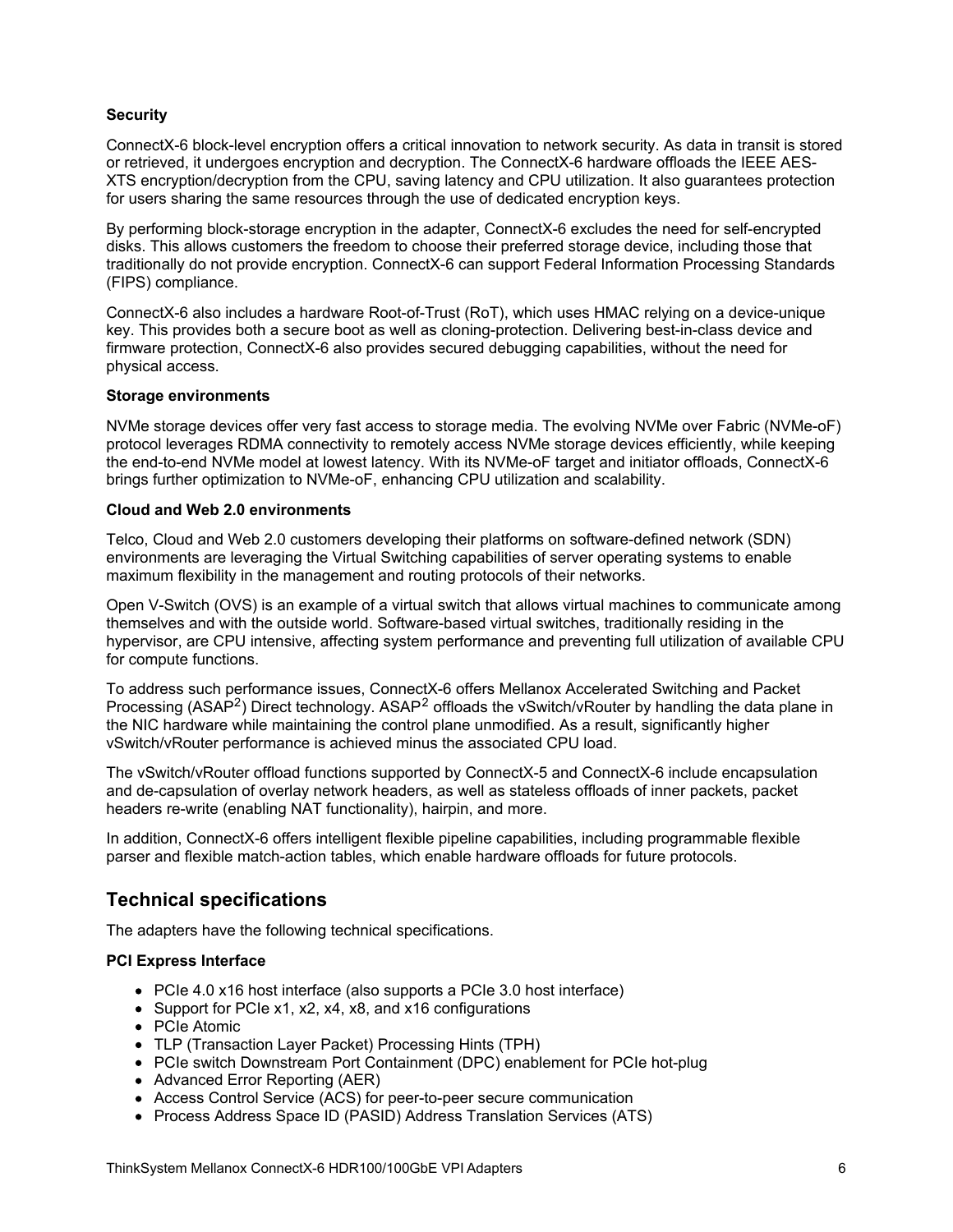- IBM CAPIv2 (Coherent Accelerator Processor Interface)
- Support for MSI/MSI-X mechanisms

#### **Connectivity**

- One or two QSFP56 ports
- Supports passive copper cables with ESD protection
- Powered connectors for optical and active cable support

#### **InfiniBand**

- Supports interoperability with InfiniBand switches (up to HDR100)
- When used in a PCIe 3.0 slot, total connectivity is up to 100 Gb/s:
	- One port adapter supports a single 100 Gb/s link
	- Two-port adapter supports two connections of 50 Gb/s each or one 100 Gb/s active link and the other a standby link
- When used in a PCIe 4.0 slot, total connectivity is up to 200 Gb/s:
	- One port adapter supports a single 100 Gb/s link
	- Two-port adapter supports two connections of 100 Gb/s each
- HDR100 / EDR / FDR / QDR / DDR / SDR
- IBTA Specification 1.3 compliant
- RDMA, Send/Receive semantics
- Hardware-based congestion control
- Atomic operations
- 16 million I/O channels
- 256 to 4Kbyte MTU, 2Gbyte messages
- 8 virtual lanes + VL15

**Ethernet** (requires firmware 20.28.1002 or later)

- Support interoperability with Ethernet switches (up to 100GbE, as 2 lanes of 50Gb/s data rate)
- When used in the PCIe 3.0 slot, total connectivity is 100 Gb/s:
	- One port adapter supports a single 100 Gb/s link
	- Two-port adapter supports two connections of 50 Gb/s each or one 100 Gb/s active link and the other a standby link
- When used in the PCIe 4.0 slot, total connectivity is 200 Gb/s:
	- One port adapter supports a single 100 Gb/s link
	- Two-port adapter supports two connections of 100 Gb/s each
- Supports 100GbE / 50GbE / 40GbE / 25GbE / 10GbE / 1GbE
- Ethernet speed must be set; auto-negotiation is currently not supported (planned for a later firmware update)
- IEEE 802.3bj, 802.3bm 100 Gigabit Ethernet
- IEEE 802.3by, Ethernet Consortium 25, 50 Gigabit Ethernet, supporting all FEC modes
- IEEE 802.3ba 40 Gigabit Ethernet
- IEEE 802.3ae 10 Gigabit Ethernet
- IEEE 802.3az Energy Efficient Ethernet
- IEEE 802.3ap based auto-negotiation and KR startup (planned for a later firmware update)
- IEEE 802.3ad, 802.1AX Link Aggregation
- IEEE 802.1Q, 802.1P VLAN tags and priority
- IEEE 802.1Qau (QCN) Congestion Notification
- IEEE 802.1Qaz (ETS)
- $\bullet$  IEEE 802.1Qbb (PFC)
- $\bullet$  IEEE 802.1Qbg
- IEEE 1588v2
- Jumbo frame support (9.6KB)

#### **Enhanced Features**

• Hardware-based reliable transport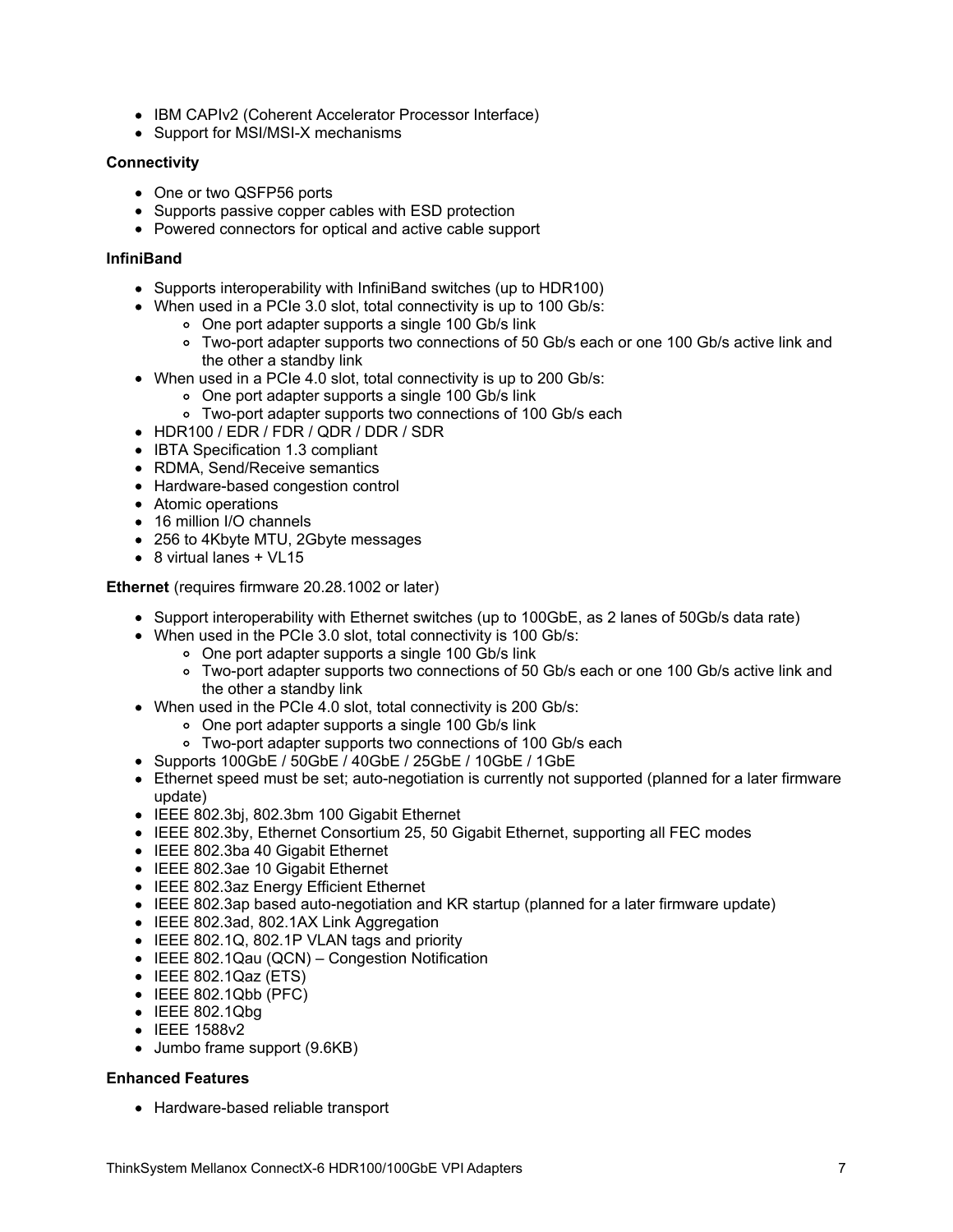- Collective operations offloads
- Vector collective operations offloads
- PeerDirect RDMA (GPUDirect) communication acceleration
- 64/66 encoding
- Enhanced Atomic operations
- Advanced memory mapping support, allowing user mode registration and remapping of memory (UMR)
- Extended Reliable Connected transport (XRC)
- Dynamically Connected transport (DCT)
- On demand paging (ODP)
- MPI Tag Matching
- Rendezvous protocol offload
- Out-of-order RDMA supporting Adaptive Routing
- Burst buffer offload
- In-Network Memory registration-free RDMA memory access

#### **CPU Offloads**

- RDMA over Converged Ethernet (RoCE)
- TCP/UDP/IP stateless offload
- LSO, LRO, checksum offload
- RSS (also on encapsulated packet), TSS, HDS, VLAN and MPLS tag insertion/stripping, Receive flow steering
- Data Plane Development Kit (DPDK) for kernel bypass applications
	- Open VSwitch (OVS) offload using ASAP<sup>2</sup>
		- Flexible match-action flow tables
		- Tunneling encapsulation / de-capsulation
- Intelligent interrupt coalescence
- Header rewrite supporting hardware offload of NAT router

#### **Storage Offloads**

- Block-level encryption: XTS-AES 256/512 bit key
- NVMe over Fabric offloads for target machine
- Erasure Coding offload offloading Reed-Solomon calculations
- T10 DIF signature handover operation at wire speed, for ingress and egress traffic
- Storage Protocols: SRP, iSER, NFS RDMA, SMB Direct, NVMe-oF

#### **Overlay Networks**

- RoCE over overlay networks
- Stateless offloads for overlay network tunneling protocols
- Hardware offload of encapsulation and decapsulation of VXLAN, NVGRE, and GENEVE overlay networks

#### **Hardware-Based I/O Virtualization**

- Single Root IOV
- Address translation and protection
- VMware NetQueue support
- SR-IOV: Up to 512 Virtual Functions
- SR-IOV: Up to 16 Physical Functions per host
- Virtualization hierarchies (network partitioning, NPAR)
	- Virtualizing Physical Functions on a physical port
		- SR-IOV on every Physical Function
- Configurable and user-programmable QoS
- Guaranteed QoS for VMs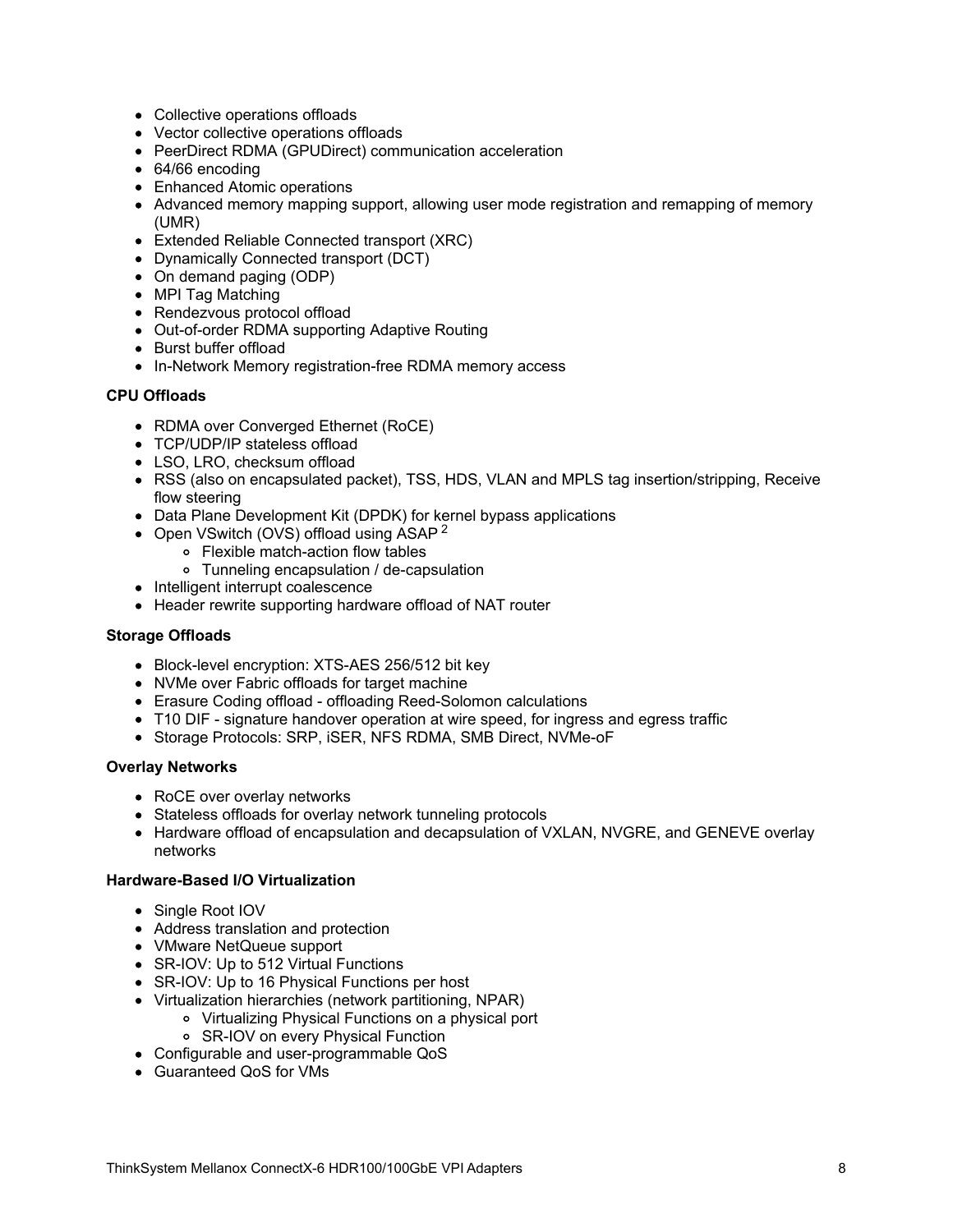#### **HPC Software Libraries**

HPC-X, OpenMPI, MVAPICH, MPICH, OpenSHMEM, PGAS and varied commercial packages

#### **Management and Control**

- NC-SI, MCTP over SMBus and MCTP over PCIe BMC interface
- PLDM for Monitor and Control DSP0248
- PLDM for Firmware Update DSP0267
- SDN management interface for managing the eSwitch
- I2C interface for device control and configuration
- General Purpose I/O pins
- SPI interface to Flash
- JTAG IEEE 1149.1 and IEEE 1149.6

#### **Remote Boot**

- Remote boot over InfiniBand
- Remote boot over Ethernet
- Remote boot over iSCSI
- Unified Extensible Firmware Interface (UEFI)
- Pre-execution Environment (PXE)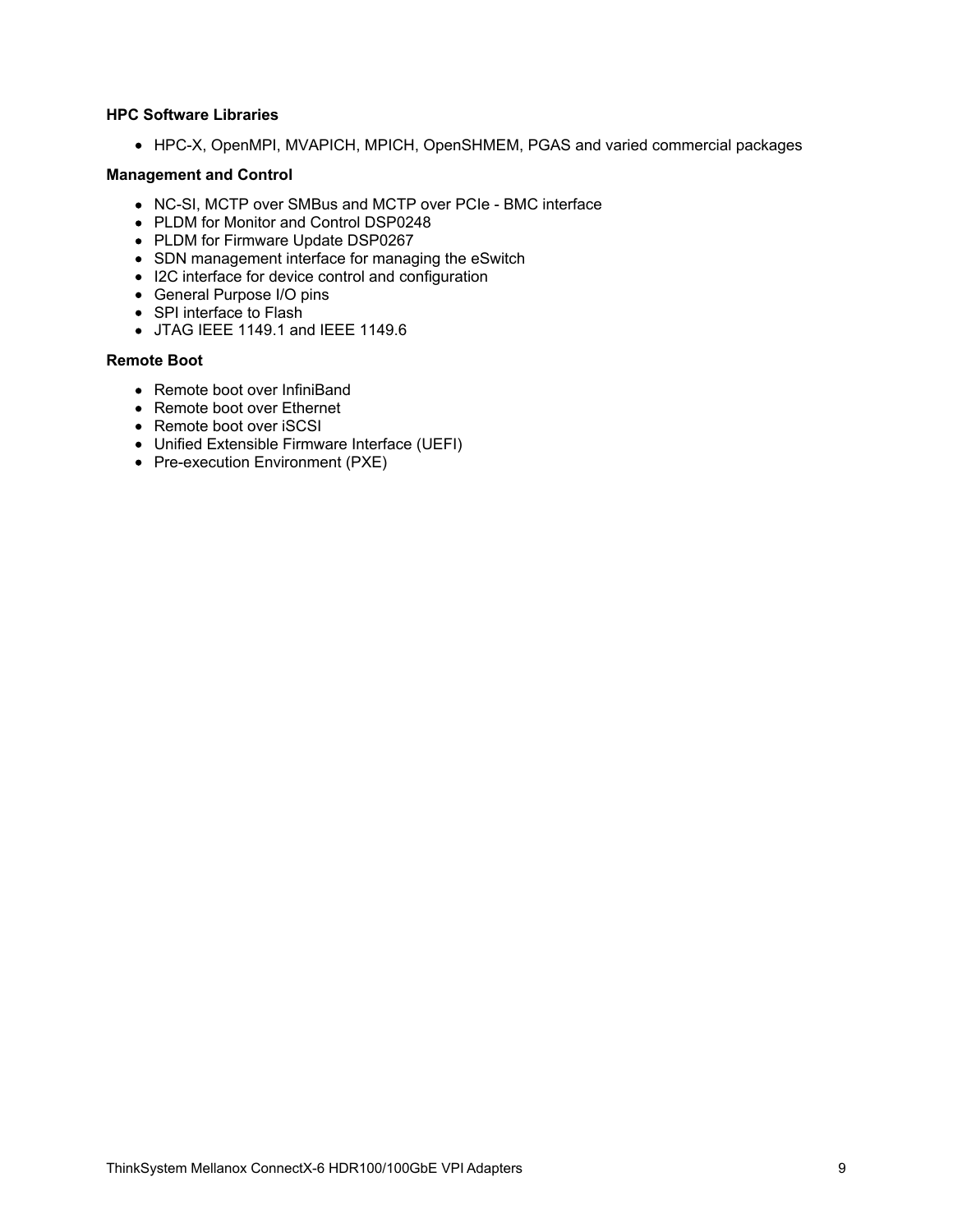## **NVIDIA Unified Fabric Manager**

NVIDIA Unified Fabric Manager (UFM) is InfiniBand networking management software that combines enhanced, real-time network telemetry with fabric visibility and control to support scale-out InfiniBand data centers.

The two offerings available from Lenovo are as follows:

**UFM Telemetry** for Real-Time Monitoring

The UFM Telemetry platform provides network validation tools to monitor network performance and conditions, capturing and streaming rich real-time network telemetry information, application workload usage, and system configuration to an on-premises or cloud-based database for further analysis.

**UFM Enterprise** for Fabric Visibility and Control The UFM Enterprise platform combines the benefits of UFM Telemetry with enhanced network monitoring and management. It performs automated network discovery and provisioning, traffic monitoring, and congestion discovery. It also enables job schedule provisioning and integrates with industry-leading job schedulers and cloud and cluster managers, including Slurm and Platform Load Sharing Facility (LSF).

The following table lists the subscription licenses available from Lenovo.

| Part number           | <b>Feature code</b><br>(7S02CTO1WW) | <b>Description</b>                                                               |
|-----------------------|-------------------------------------|----------------------------------------------------------------------------------|
| <b>UFM Telemetry</b>  |                                     |                                                                                  |
| 7S02003HWW            | <b>S88D</b>                         | UFM Telemetry 1-year License and Gold-Support for Lenovo clusters. Per<br>node.  |
| 7S02003JWW            | <b>S88E</b>                         | UFM Telemetry 3-year License and Gold-Support for Lenovo clusters. Per<br>node.  |
| 7S02003KWW            | S88F                                | UFM Telemetry 5-year License and Gold-Support for Lenovo clusters. Per<br>node.  |
| <b>UFM Enterprise</b> |                                     |                                                                                  |
| 7S02003LWW            | S88G                                | UFM Enterprise 1-year License and Gold-Support for Lenovo clusters. Per<br>node. |
| 7S02003MWW            | <b>S88H</b>                         | UFM Enterprise 3-year License and Gold-Support for Lenovo clusters. Per<br>node. |
| 7S02003NWW            | S88J                                | UFM Enterprise 5-year License and Gold-Support for Lenovo clusters. Per<br>node. |

Table 5. NVIDIA Unified Fabric Manager subscriptions

For more information, see the following web page: <https://www.nvidia.com/en-us/networking/infiniband/ufm/>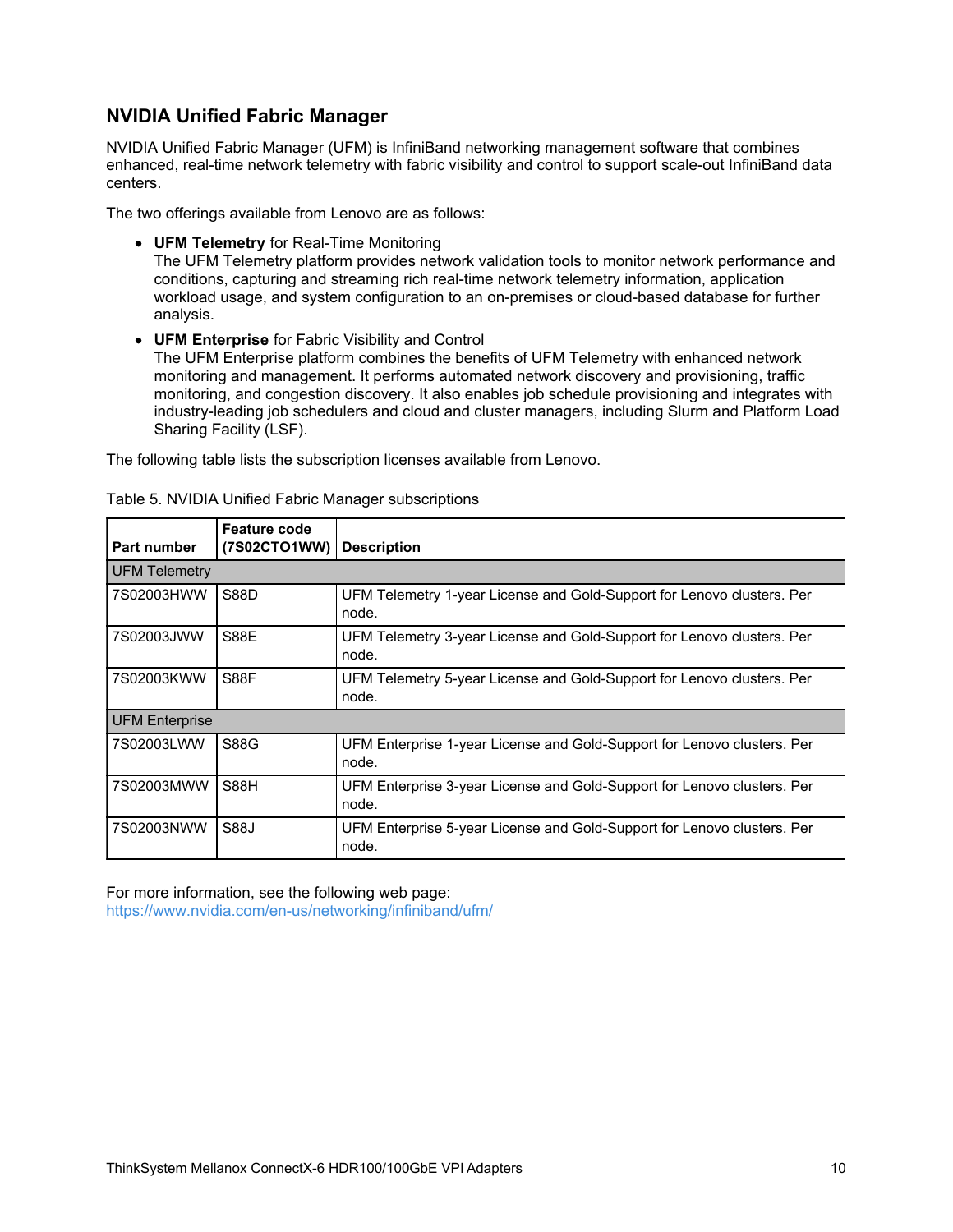### **Server support**

The following servers offer a PCIe 4.0 host interface. All other supported servers have a PCIe 3.0 host interface.

- ThinkSystem SR635
- ThinkSystem SR655
- ThinkSystem SR645
- ThinkSystem SR665

The following tables list the ThinkSystem servers that are compatible.

### Table 6. Server support (Part 1 of 2)

|                       |                                                                                       |                          | Edge                   |                                                    | 1S Intel<br>V <sub>2</sub>              |                                                  |                        | 2S Intel<br>V <sub>2</sub>        |                                                   |                                                            |                                    | <b>AMD</b>                                     |                                                              |                                  |                             | Dense V <sub>2</sub>                    |                             |                                          |                                             | 4S<br>V <sub>2</sub>                                                   | 8S                           |
|-----------------------|---------------------------------------------------------------------------------------|--------------------------|------------------------|----------------------------------------------------|-----------------------------------------|--------------------------------------------------|------------------------|-----------------------------------|---------------------------------------------------|------------------------------------------------------------|------------------------------------|------------------------------------------------|--------------------------------------------------------------|----------------------------------|-----------------------------|-----------------------------------------|-----------------------------|------------------------------------------|---------------------------------------------|------------------------------------------------------------------------|------------------------------|
| Part<br><b>Number</b> | <b>Description</b>                                                                    | 7D1X)<br>(7246)<br>SE350 | (7D8T)<br><b>SE450</b> | 7D8J<br>(7D8K<br>$\boldsymbol{\mathsf{S}}$<br>ST50 | 7D8F)<br>(7D8G)<br>$\tilde{z}$<br>ST250 | 7D7Q)<br>(7D7R<br>$\mathsf{S}^2$<br><b>SR250</b> | ST650 V2 (7275 / 7274) | 7271)<br>V2 (7Z70<br><b>SR630</b> | 7Z73)<br>(7272)<br>V <sub>2</sub><br><b>SR650</b> | 7Z23)<br>(7222)<br>$\overline{\mathsf{V}}$<br><b>SR670</b> | (66)<br><b>86A</b><br><b>SR635</b> | $\overline{201}$<br>N<br>00AZ)<br><b>SR655</b> | D <sub>2X</sub><br>$\approx$<br>≏<br>ヒ<br>မာ<br><b>SR64!</b> | o<br>$\geqslant$<br><b>SR665</b> | (7D1K)<br>N<br><b>SD630</b> | (7D1M)<br>$\frac{2}{3}$<br><b>SD650</b> | <b>V2 (7D1N)</b><br>SD650-N | (7269)<br>$\overline{2}$<br><b>OSSNS</b> | 7D32)<br>1507<br>$\sqrt{2}$<br><b>SR850</b> | $\frac{1}{7260}$<br>(7259)<br>$\overline{\mathsf{V2}}$<br><b>SR860</b> | 7X12<br>(X1)<br><b>SR950</b> |
| 4C57A14177            | ThinkSystem Mellanox<br>ConnectX-6 HDR100/100GbE<br>QSFP56 1-port PCIe VPI<br>Adapter | N                        | N <sub>1</sub>         | N.                                                 | N                                       |                                                  | N N                    | Υ                                 | Y                                                 | Y                                                          | Y                                  | Y                                              | Υ                                                            | Y                                | Y                           | N                                       | N                           | N                                        | Y                                           | Y                                                                      | Y                            |
| 4C57A14178            | ThinkSystem Mellanox<br>ConnectX-6 HDR100/100GbE<br>QSFP56 2-port PCIe VPI<br>Adapter | N                        | Y                      | N.                                                 | N                                       | N N                                              |                        | Y                                 | Y                                                 | Y                                                          | Y                                  | Y                                              | Y                                                            | Y                                | N                           | N                                       | N                           | $\mathsf{N}$                             | Y                                           | Y                                                                      | Y                            |

Table 7. Server support (Part 2 of 2)

|                       |                                                                                    |                                                  | 1S Intel V1                      |                                     |                                       | 2S Intel V1            |                                           |                                              |                                      |                                |                                 |                                             |                                                   |                     |                 | Dense V1                           | <b>4S V1</b>    |                                    |                                                       |                               |
|-----------------------|------------------------------------------------------------------------------------|--------------------------------------------------|----------------------------------|-------------------------------------|---------------------------------------|------------------------|-------------------------------------------|----------------------------------------------|--------------------------------------|--------------------------------|---------------------------------|---------------------------------------------|---------------------------------------------------|---------------------|-----------------|------------------------------------|-----------------|------------------------------------|-------------------------------------------------------|-------------------------------|
| Part<br><b>Number</b> | <b>Description</b>                                                                 | $\overline{50}$<br>N<br>$\frac{8}{4}$<br>50<br>5 | $\mathbf{a}$<br>45<br>N<br>ST250 | $\overline{(7Y54)}$<br><b>SR150</b> | 7Y51)<br><b>(7Y52</b><br><b>SR250</b> | 7X10)<br>(XX)<br>ST550 | 7X08)<br>$\frac{10XL}{2}$<br><b>SR530</b> | $\overline{7}$ X04)<br>(7X03<br><b>SR550</b> | 7Y03)<br><b>CAA2</b><br><b>SR570</b> | 7X99)<br>86XZ)<br><b>SR590</b> | 7X02)<br>(7X01)<br><b>SR630</b> | 7X06<br>$\overline{(7X05)}$<br><b>SR650</b> | $\overline{137}$<br>$05\lambda L$<br><b>SR670</b> | TXZ<br><b>SD530</b> | (85XL)<br>SD650 | $\frac{1}{(7X16)}$<br><b>SN550</b> | (7X15)<br>SN850 | X(9)<br><b>X18</b><br><b>SR850</b> | <b>2D2G</b><br>7D <sub>2F</sub><br>Δ.<br><b>SR850</b> | X70)<br>(7X69<br><b>SR860</b> |
| 4C57A14177            | ThinkSystem Mellanox ConnectX-6<br>HDR100/100GbE QSFP56 1-port<br>PCIe VPI Adapter | ΝI                                               |                                  | <b>NIN</b>                          | N                                     |                        | N I N I                                   | N I                                          | <b>NIN</b>                           |                                | Y                               | Y                                           | v                                                 |                     |                 | N I N I                            | N               | Y                                  | Y                                                     | Y                             |
| 4C57A14178            | ThinkSystem Mellanox ConnectX-6<br>HDR100/100GbE QSFP56 2-port<br>PCIe VPI Adapter | N <sub>1</sub>                                   |                                  | <b>NIN</b>                          | N                                     |                        | <b>NININI</b>                             |                                              | <b>NIN</b>                           |                                | Y                               | Υ                                           | Y                                                 | Y                   |                 | <b>NN</b>                          | N               | Y                                  | YIY                                                   |                               |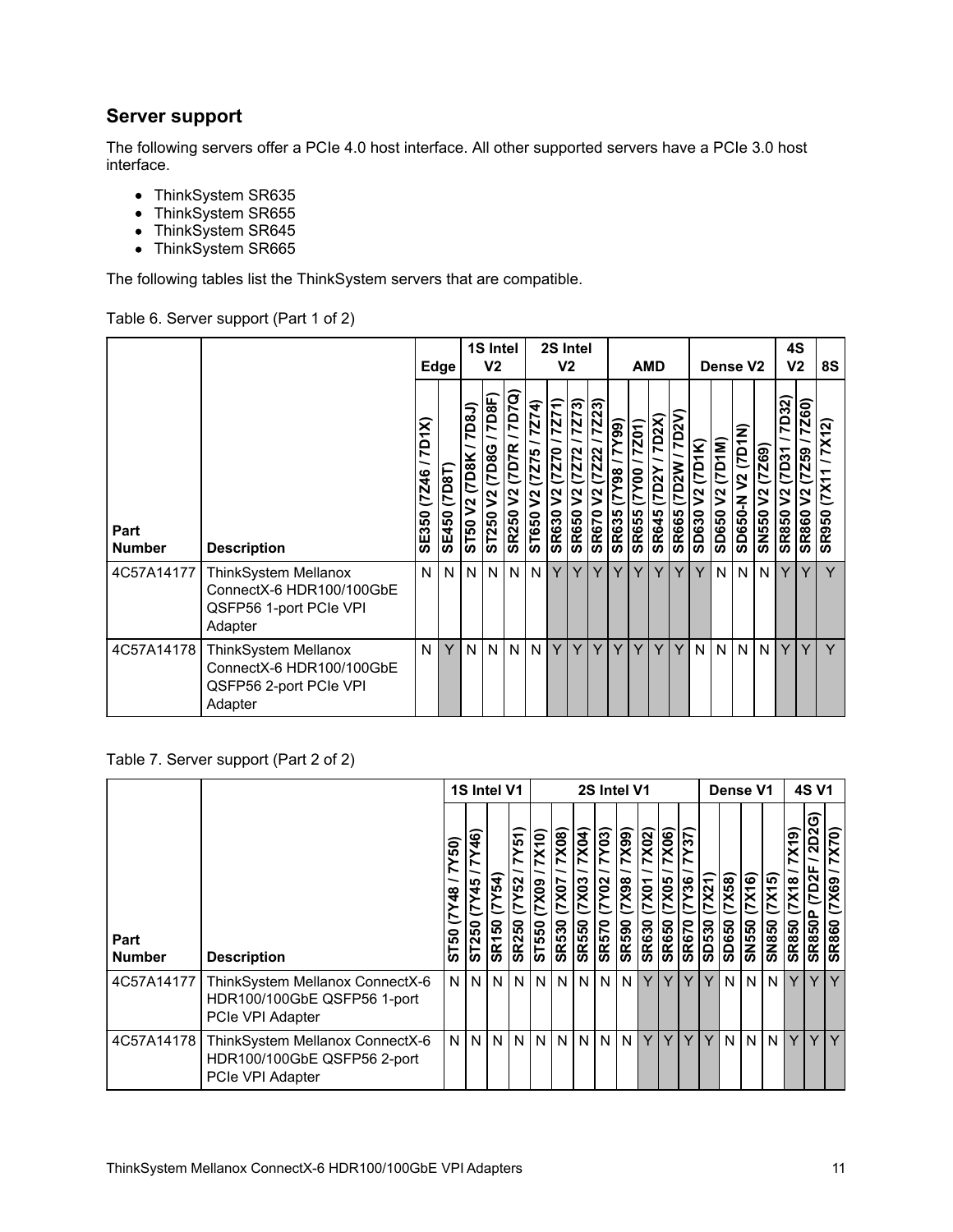### **Operating system support**

The adapters support the operating systems listed in the following tables:

- ThinkSystem Mellanox ConnectX-6 [HDR100/100GbE](#page-12-0) QSFP56 1-port PCIe VPI Adapter, 4C57A14177
- ThinkSystem Mellanox ConnectX-6 [HDR100/100GbE](#page-15-0) QSFP56 2-port PCIe VPI Adapter, 4C57A14178

**Tip**: These tables are automatically generated based on data from Lenovo [ServerProven](https://www.lenovo.com/us/en/serverproven/).

Table 8. Operating system support for ThinkSystem Mellanox ConnectX-6 HDR100/100GbE QSFP56 1 port PCIe VPI Adapter, 4C57A14177 (Part 1 of 2)

| <b>Operating systems</b>              | <b>SD630 V2</b> | <b>SR630 V2</b> | <b>SR650 V2</b>         | <b>SR670 V2</b> | $\boldsymbol{\mathsf{S}}$<br><b>SR850</b> | $\boldsymbol{\mathsf{S}}$<br><b>SR860</b> | <b>SR635</b> | <b>SR645</b> | <b>SR655</b> | <b>SR665</b> | ส<br>SD530 (Gen | ส<br><b>SR630 (Gen</b> | ส<br><b>SR650 (Gen</b> | ନ<br><b>SR670 (Gen</b> | ส<br>SR850 (Gen | <b>SR850P</b> | ส<br><b>SR860 (Gen</b> | ส<br><b>SR950 (Gen</b> |
|---------------------------------------|-----------------|-----------------|-------------------------|-----------------|-------------------------------------------|-------------------------------------------|--------------|--------------|--------------|--------------|-----------------|------------------------|------------------------|------------------------|-----------------|---------------|------------------------|------------------------|
| Microsoft Windows Server 2016         | Ÿ               | Y               | Ý                       | Y               | Y                                         | Ý                                         | Y            | Y            | Y            | Y            | Y               | Ÿ                      | Y                      | Ν                      | Y               | Y             | Y                      | Y                      |
| Microsoft Windows Server 2019         | Y               | Y               | Y                       | Y               | Y                                         | Y                                         | Y            | Y            | Y            | Y            | Ÿ               | Y                      | Y                      | N                      | Y               | Y             | Y                      | Y                      |
| Microsoft Windows Server 2022         | Y               | Y               | Y                       | Y               | Υ                                         | Y                                         | Y            | Υ            | Y            | Υ            | Y               | Y                      | Y                      | Y                      | Y               | Y             | Y                      | Y                      |
| Microsoft Windows Server version 1709 | N               | N               | N                       | N               | N                                         | N                                         | N            | N            | N            | N            | N               | N                      | N                      | N                      | N               | N             | N                      | N                      |
| Microsoft Windows Server version 1803 | N               | N               | N                       | N               | N                                         | N                                         | N            | N            | N            | N            | N               | Ν                      | Ν                      | Ν                      | N               | N             | N                      | N                      |
| Red Hat Enterprise Linux 6.10         | N               | N               | N                       | N               | N                                         | Ν                                         | N            | N            | N            | N            | N               | N                      | Ν                      | N                      | N               | N             | N                      | N                      |
| Red Hat Enterprise Linux 6.9          | N               | N               | N                       | N               | N                                         | N                                         | N            | N            | N            | N            | N               | N                      | N                      | N                      | N               | N             | N                      | N                      |
| Red Hat Enterprise Linux 7.3          | N               | N               | N                       | N               | N                                         | N                                         | N            | N            | N            | N            | N               | N                      | N                      | N                      | N               | N             | N                      | N                      |
| Red Hat Enterprise Linux 7.4          | N               | N               | N                       | N               | N                                         | N                                         | N            | N            | N            | N            | N               | N                      | N                      | N                      | N               | N             | N                      | N                      |
| Red Hat Enterprise Linux 7.5          | N               | N               | $\overline{\mathsf{N}}$ | N               | $\mathsf{N}$                              | N                                         | N            | N            | N            | N            | N               | N                      | N                      | Y                      | N               | N             | N                      | N                      |
| Red Hat Enterprise Linux 7.6          | N               | N               | N                       | N               | N                                         | N                                         | Y            | Y            | Ÿ            | Y            | Ý               | Ÿ                      | Ý                      | Ý                      | Y               | Y             | Y                      | Y                      |
| Red Hat Enterprise Linux 7.7          | N               | N               | N                       | N               | N                                         | Ν                                         | Y            | Υ            | Y            | Ý            | Y               | Y                      | Y                      | Y                      | Y               | Y             | Y                      | Y                      |
| Red Hat Enterprise Linux 7.8          | N               | N               | N                       | N               | N                                         | N                                         | Y            | Y            | Y            | Y            | Ÿ               | Y                      | Y                      | Y                      | Y               | Y             | Y                      | Y                      |
| Red Hat Enterprise Linux 7.9          | Y               | Y               | Y                       | Y               | Y                                         | Y                                         | Y            | Y            | Y            | Y            | Y               | Y                      | Y                      | Y                      | Y               | Y             | Y                      | Y                      |
| Red Hat Enterprise Linux 8.0          | N               | N               | N                       | N               | N                                         | N                                         | Y            | N            | Y            | N            | Y               | Y                      | Y                      | Y                      | Y               | Y             | Y                      | Y                      |
| Red Hat Enterprise Linux 8.1          | N               | N               | N                       | N               | N                                         | N                                         | Y            | Y            | Y            | Y            | Y               | Y                      | Y                      | Y                      | Y               | Y             | Y                      | Y                      |
| Red Hat Enterprise Linux 8.2          | Y               | Y               | Ÿ                       | Y               | Υ                                         | Y                                         | Y            | Y            | Y            | Υ            | Y               | Y                      | Y                      | Y                      | Y               | Y             | Y                      | Y                      |
| Red Hat Enterprise Linux 8.3          | Y               | Y               | Y                       | Ý               | Y                                         | Y                                         | Υ            | Υ            | Ÿ            | Y            | Y               | Y                      | Y                      | Y                      | Y               | Y             | Y                      | Y                      |
| Red Hat Enterprise Linux 8.4          | Ÿ               | Y               | Ý                       | Y               | Y                                         | Y                                         | Y            | Ý            | Ÿ            | Ý            | Ý               | Ý                      | Ÿ                      | Ÿ                      | Y               | Y             | Y                      | Y                      |
| Red Hat Enterprise Linux 8.5          | Y               | Y               | Y                       | Y               | Y                                         | Y                                         | Y            | Y            | Y            | Y            | Y               | Y                      | Y                      | Y                      | Y               | Y             | Y                      | Y                      |
| Red Hat Enterprise Linux 8.6          | Y               | Y               | Y                       | Υ               | Y                                         | Y                                         | Y            | Y            | Y            | Y            | Y               | Y                      | Y                      | Y                      | Y               | Y             | Y                      | Y                      |
| Red Hat Enterprise Linux 9.0          | Ÿ               | Y               | Y                       | Ý               | Y                                         | Ý                                         | Y            | Ý            | Ÿ            | Y            | Ý               | Ÿ                      | Y                      | Ÿ                      | Y               | Ÿ             | Y                      | Y                      |
| SUSE Linux Enterprise Server 12 SP3   | N               | N               | N                       | N               | N                                         | N                                         | N            | N            | N            | N            | N               | N                      | N                      | N                      | N               | Y             | N                      | N                      |
| SUSE Linux Enterprise Server 12 SP4   | $\mathsf{N}$    | N               | N                       | N               | N                                         | N                                         | Y            | N            | Y            | N            | Ÿ               | Y                      | Y                      | N                      | Y               | Y             | Y                      | Y                      |
| SUSE Linux Enterprise Server 12 SP5   | Y               | Y               | Y                       | Y               | Y                                         | Υ                                         | Y            | Y            | Y            | Y            | Y               | Y                      | Y                      | Y                      | Y               | Y             | Y                      | Y                      |
| SUSE Linux Enterprise Server 15       | N               | N               | N                       | N               | N                                         | N                                         | N            | N            | N            | N            | Y               | Y                      | Y                      | N                      | Y               | Y             | Y                      | Y                      |
| SUSE Linux Enterprise Server 15 SP1   | N               | Ν               | N                       | N               | N                                         | Ν                                         | Y            | Y            | Ÿ            | Y            | Ý               | Ÿ                      | Ý                      | Ý                      | Ÿ               | Y             | Y                      | Ÿ                      |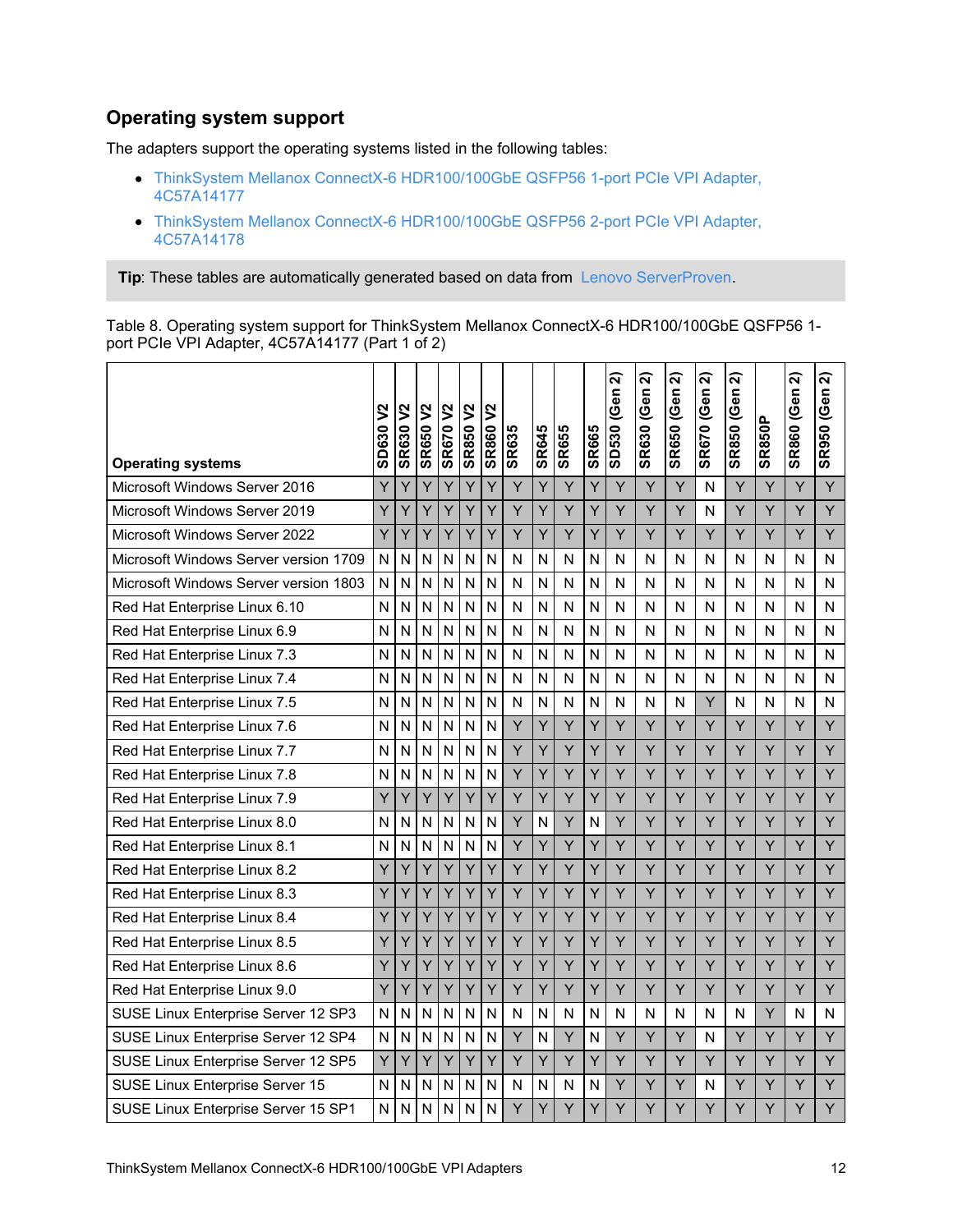<span id="page-12-0"></span>

| <b>Operating systems</b>                               | $\boldsymbol{\mathsf{S}}$<br>SD630 | $\boldsymbol{\mathsf{S}}$<br><b>SR630</b> | $\mathsf{S}^2$<br><b>SR650</b> | $\boldsymbol{\mathsf{S}}$<br><b>SR670</b> | $\overline{S}$<br><b>SR850</b> | v <br><b>SR860</b> | <b>SR635</b> | SR645        | <b>SR655</b>   | <b>SR665</b> | ส<br><b>SD530 (Gen</b> | ส<br><b>SR630 (Gen</b> | ส<br><b>SR650 (Gen</b> | ন<br><b>SR670 (Gen</b> | ส<br><b>SR850 (Gen</b> | <b>SR850P</b>  | ส<br>(Gen<br><b>SR860</b> | ন<br>(Gen<br><b>SR950</b> |
|--------------------------------------------------------|------------------------------------|-------------------------------------------|--------------------------------|-------------------------------------------|--------------------------------|--------------------|--------------|--------------|----------------|--------------|------------------------|------------------------|------------------------|------------------------|------------------------|----------------|---------------------------|---------------------------|
| SUSE Linux Enterprise Server 15 SP2                    | Y                                  | Y                                         | Ÿ                              | Υ                                         | Y                              | Y                  | Y 1          | Y            | Y <sup>1</sup> | Y            | Y <sup>1</sup>         | Y <sup>1</sup>         | Y <sup>1</sup>         | Y <sup>1</sup>         | Y <sup>1</sup>         | Y <sup>1</sup> | Y <sup>1</sup>            | Y <sup>1</sup>            |
| SUSE Linux Enterprise Server 15 SP3                    | Y                                  | Y                                         | Y                              | Y                                         | Y                              | Y                  | Y            | Y            | Y              | Ý            | Y                      | Y                      | Y                      | Y                      | Y                      | Y              | Y                         | Y                         |
| Ubuntu 18.04.5 LTS                                     | Y                                  | Y                                         | Y                              | Υ                                         | N                              | N                  | N            | $\mathsf{N}$ | N              | $\mathsf{N}$ | N                      | N                      | N                      | N                      | N                      | N              | N                         | N                         |
| Ubuntu 20.04 LTS                                       | N                                  | Y                                         | Y                              | $\mathsf{N}$                              | N                              | N                  | N            | $\mathsf{N}$ | N              | N            | N                      | N                      | N                      | N                      | N                      | N              | N                         | N                         |
| Ubuntu 22.04 LTS                                       | N                                  | Y                                         | Y                              | N                                         | N.                             | N                  | N            | N            | N              | N            | N                      | N                      | N                      | N                      | N                      | N              | N                         | N                         |
| VMware vSphere Hypervisor (ESXi) 6.7                   | N                                  | N                                         | N                              | N                                         | N                              | N                  | N            | $\mathsf{N}$ | N              | $\mathsf{N}$ | N                      | N                      | N                      | N                      | N                      | N              | N                         | N                         |
| VMware vSphere Hypervisor (ESXi) 6.7<br>U <sub>1</sub> | N                                  | N                                         | N                              | $\mathsf{N}$                              | N.                             | N                  | N            | N            | N              | N            | Y                      | Y                      | Y                      | N                      | Y                      | Y              | Y                         | Y                         |
| VMware vSphere Hypervisor (ESXi) 6.7<br>U <sub>2</sub> | N                                  | N                                         | $\mathsf{N}$                   | $\mathsf{N}$                              | N.                             | $\mathsf{N}$       | N            | $\mathsf{N}$ | $\mathsf{N}$   | N            | Y                      | Y                      | Y                      | N                      | Y                      | Y              | Y                         | Y                         |
| VMware vSphere Hypervisor (ESXi) 6.7<br>U <sub>3</sub> | Y                                  | Y                                         | Y                              | Y                                         | N.                             | $\mathsf{N}$       | Y            | Y            | Y              | Y            | Y                      | Y                      | Y                      | Y                      | Y                      | Y              | Y                         | Y                         |
| VMware vSphere Hypervisor (ESXi) 7.0                   | N                                  | N                                         | N                              | $\mathsf{N}$                              | N.                             | N                  | Y            | Y            | Y              | Y            | Y                      | Y                      | Y                      | Y                      | Y                      | Y              | Y                         | Y                         |
| VMware vSphere Hypervisor (ESXi) 7.0<br>U <sub>1</sub> | N                                  | N                                         | N                              | IN.                                       | Y                              | Y                  | Y            | Y            | Y              | Y            | Y                      | Y                      | Y                      | Y                      | Y                      | Y              | Y                         | Y                         |
| VMware vSphere Hypervisor (ESXi) 7.0<br>U <sub>2</sub> | Y                                  | Y                                         | Y                              | Y                                         | Y                              | Y                  | Y            | Y            | Y              | Ý            | Y                      | Y                      | Y                      | Y                      | Y                      | Y              | Y                         | Y                         |
| VMware vSphere Hypervisor (ESXi) 7.0<br>U <sub>3</sub> | Y                                  | Y                                         | Y                              | Y                                         | Y                              | Y                  | Y            | Y            | Y              | Y            | Y                      | Y                      | Y                      | Y                      | Y                      | Υ              | Y                         | Y                         |

Table 9. Operating system support for ThinkSystem Mellanox ConnectX-6 HDR100/100GbE QSFP56 1 port PCIe VPI Adapter, 4C57A14177 (Part 2 of 2)

| <b>Operating systems</b>              | $\overline{\phantom{0}}$<br>(Gen<br>SD530 | $\overline{\phantom{0}}$<br>(Gen<br><b>SR630</b> | $\overline{\phantom{0}}$<br>(Gen<br><b>SR650</b> | $\overline{\phantom{0}}$<br>(Gen<br><b>SR850</b> | $\overline{ }$<br>(Gen<br><b>SR860</b> | $\overline{\phantom{0}}$<br>(Gen<br>R950<br>ທ |
|---------------------------------------|-------------------------------------------|--------------------------------------------------|--------------------------------------------------|--------------------------------------------------|----------------------------------------|-----------------------------------------------|
| Microsoft Windows Server 2016         | Y                                         | Y                                                | Y                                                | Y                                                | Y                                      | Y                                             |
| Microsoft Windows Server 2019         | Y                                         | Y                                                | Y                                                | Y                                                | Y                                      | Y                                             |
| Microsoft Windows Server 2022         | Y                                         | Y                                                | Y                                                | Y                                                | Y                                      | Y                                             |
| Microsoft Windows Server version 1709 | Y                                         | Y                                                | N                                                | N                                                | Y                                      | Y                                             |
| Microsoft Windows Server version 1803 | Y                                         | Y                                                | N                                                | N                                                | Y                                      | Y                                             |
| Red Hat Enterprise Linux 6.10         | Y                                         | Y                                                | Y                                                | N                                                | Y                                      | Y                                             |
| Red Hat Enterprise Linux 6.9          | Y                                         | Y                                                | Y                                                | N                                                | Y                                      | Y                                             |
| Red Hat Enterprise Linux 7.3          | Y                                         | Y                                                | Y                                                | N                                                | N                                      | Y                                             |
| Red Hat Enterprise Linux 7.4          | Y                                         | Y                                                | Y                                                | N                                                | Y                                      | Y                                             |
| Red Hat Enterprise Linux 7.5          | Y                                         | Y                                                | Y                                                | Y                                                | Y                                      | Y                                             |
| Red Hat Enterprise Linux 7.6          | Y                                         | Y                                                | Y                                                | Y                                                | Y                                      | Y                                             |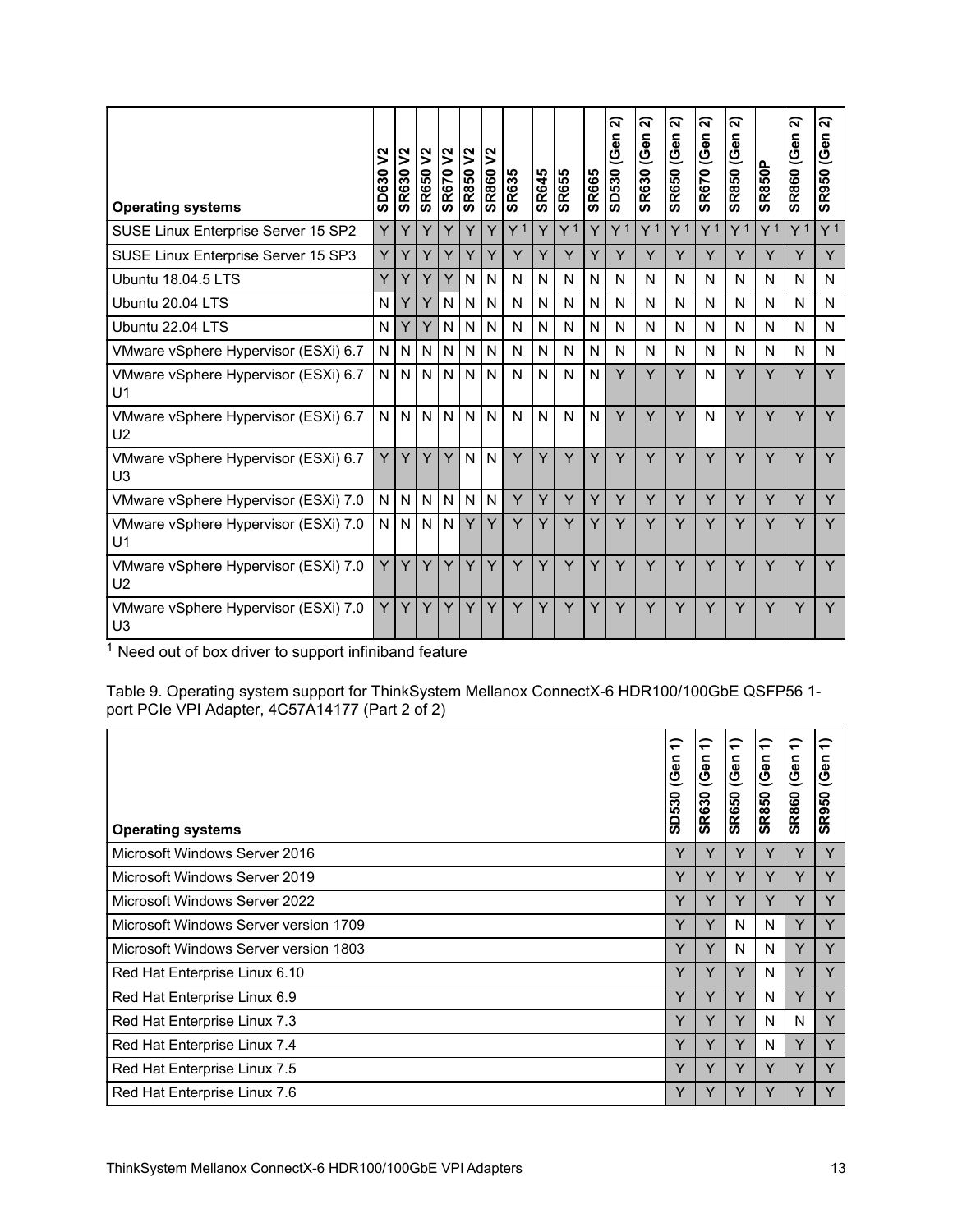| <b>Operating systems</b>                | SD530 (Gen 1)  | SR630 (Gen 1)  | <b>SR650 (Gen 1)</b> | $\widehat{\mathbf{t}}$<br><b>SR850 (Gen</b> | SR860 (Gen 1)  | ╤<br><b>SR950 (Gen</b> |
|-----------------------------------------|----------------|----------------|----------------------|---------------------------------------------|----------------|------------------------|
| Red Hat Enterprise Linux 7.7            | Y              | Y              | Y                    | Y                                           | Y              | Y                      |
| Red Hat Enterprise Linux 7.8            | Ÿ              | Ÿ              | Y                    | Y                                           | Y              | Y                      |
| Red Hat Enterprise Linux 7.9            | Ÿ              | Y              | Y                    | Y                                           | Y              | Y                      |
| Red Hat Enterprise Linux 8.0            | Υ              | Υ              | Υ                    | Υ                                           | Υ              | Υ                      |
| Red Hat Enterprise Linux 8.1            | Y              | Υ              | Υ                    | Y                                           | Y              | Y                      |
| Red Hat Enterprise Linux 8.2            | Y              | Y              | Y                    | Y                                           | Y              | Y                      |
| Red Hat Enterprise Linux 8.3            | Ý              | Ý              | Y                    | Y                                           | Y              | Y                      |
| Red Hat Enterprise Linux 8.4            | Ÿ              | Y              | Y                    | Y                                           | Y              | Y                      |
| Red Hat Enterprise Linux 8.5            | Ÿ              | Y              | Y                    | Υ                                           | Υ              | Υ                      |
| Red Hat Enterprise Linux 8.6            | Υ              | Υ              | Υ                    | Y                                           | Y              | Y                      |
| Red Hat Enterprise Linux 9.0            | N              | Ν              | N                    | N                                           | N              | N                      |
| SUSE Linux Enterprise Server 12 SP3     | Ý              | Ÿ              | Y                    | Y                                           | Y              | Y                      |
| SUSE Linux Enterprise Server 12 SP4     | Ý              | Y              | Y                    | Y                                           | Y              | Y                      |
| SUSE Linux Enterprise Server 12 SP5     | Ÿ              | Ÿ              | Y                    | Y                                           | Y              | Y                      |
| SUSE Linux Enterprise Server 15         | Y              | Υ              | Υ                    | Υ                                           | Υ              | Y                      |
| SUSE Linux Enterprise Server 15 SP1     | Y              | Y              | Y                    | Y                                           | Y              | Y                      |
| SUSE Linux Enterprise Server 15 SP2     | Y <sup>1</sup> | Y <sup>1</sup> | Y <sup>1</sup>       | Y <sup>1</sup>                              | Y <sup>1</sup> | Y <sup>1</sup>         |
| SUSE Linux Enterprise Server 15 SP3     | Υ              | Υ              | Υ                    | Υ                                           | Υ              | Y                      |
| Ubuntu 18.04.5 LTS                      | N              | N              | N                    | N                                           | N              | N                      |
| Ubuntu 20.04 LTS                        | N              | N              | N                    | N                                           | N              | N                      |
| Ubuntu 22.04 LTS                        | N              | N              | N                    | N                                           | N              | N                      |
| VMware vSphere Hypervisor (ESXi) 6.7    | Ý              | Ÿ              | Y                    | Y                                           | Y              | Y                      |
| VMware vSphere Hypervisor (ESXi) 6.7 U1 | Ÿ              | Ÿ              | Y                    | Y                                           | Y              | Y                      |
| VMware vSphere Hypervisor (ESXi) 6.7 U2 | Ÿ              | Y              | Y                    | Y                                           | Υ              | Y                      |
| VMware vSphere Hypervisor (ESXi) 6.7 U3 | Υ              | Υ              | Υ                    | Y                                           | Y              | Y                      |
| VMware vSphere Hypervisor (ESXi) 7.0    | Υ              | Υ              | Υ                    | Y                                           | Υ              | Y                      |
| VMware vSphere Hypervisor (ESXi) 7.0 U1 | Ý              | Ÿ              | Y                    | Y                                           | Y              | Y                      |
| VMware vSphere Hypervisor (ESXi) 7.0 U2 | Ÿ              | Ÿ              | Y                    | Y                                           | Y              | Y                      |
| VMware vSphere Hypervisor (ESXi) 7.0 U3 | Y              | Y              | Y                    | Y                                           | Y              | Y                      |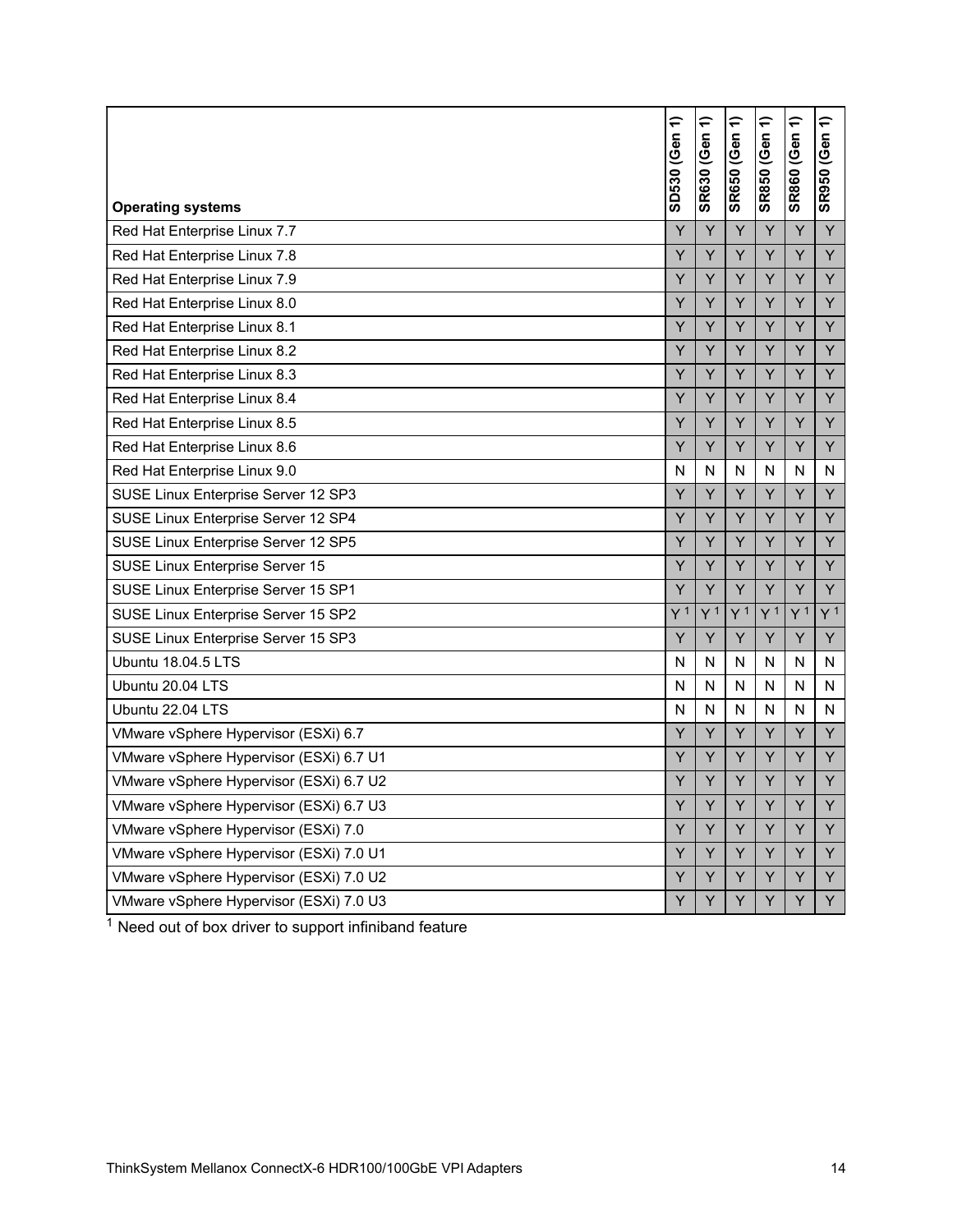| <b>Operating systems</b>                   | SE450     | <b>SR630 V2</b> | <b>SR650V2</b>          | <b>SR670V2</b> | $\mathsf{S}^2$<br><b>SR850</b> | $\mathsf{S}^2$<br><b>SR860</b> | <b>SR635</b>   | SR645        | <b>SR655</b>   | <b>SR665</b> | ส<br>SD530 (Gen | ส<br><b>SR630 (Gen</b> | ล<br><b>SR650 (Gen</b> | ส<br><b>SR670 (Gen</b> | ส<br><b>SR850 (Gen</b> | <b>SR850P</b>  | ส<br><b>SR860 (Gen</b> | ส<br><b>SR950 (Gen</b> |
|--------------------------------------------|-----------|-----------------|-------------------------|----------------|--------------------------------|--------------------------------|----------------|--------------|----------------|--------------|-----------------|------------------------|------------------------|------------------------|------------------------|----------------|------------------------|------------------------|
| Microsoft Windows Server 2016              | N         | Y               | Y                       | Y              | Y                              | Y                              | Y              | Y            | Y              | Y            | Y               | Y                      | Y                      | N                      | Y                      | Y              | Y                      | Y                      |
| Microsoft Windows Server 2019              | Y         | Y               | Y                       | Y              | Y                              | Ý                              | Y              | Y            | Y              | Y            | Y               | Y                      | Y                      | N                      | Y                      | Y              | Y                      | Y                      |
| Microsoft Windows Server 2022              | Υ         | Y               | Y                       | Y              | Y                              | Y                              | Υ              | Y            | Υ              | Y            | Y               | Y                      | Y                      | Υ                      | Y                      | Y              | Y                      | Y                      |
| Microsoft Windows Server version 1709      | N         | N               | N                       | N              | N                              | N                              | N              | N            | N              | N            | N               | N                      | N                      | N                      | N                      | N              | N                      | N                      |
| Microsoft Windows Server version 1803      | N         | N               | N                       | N              | N                              | N                              | N              | N            | N              | N            | N               | N                      | N                      | N                      | N                      | N              | N                      | N                      |
| Red Hat Enterprise Linux 6.10              | N         | N               | N                       | N              | N                              | N                              | N              | N            | N              | N            | N               | N                      | N                      | N                      | N                      | N              | N                      | N                      |
| Red Hat Enterprise Linux 6.9               | N         | N               | N                       | N              | N                              | N                              | N              | N            | $\mathsf{N}$   | N            | N               | N                      | N                      | N                      | N                      | N              | N                      | N                      |
| Red Hat Enterprise Linux 7.3               | N         | N               | N                       | N              | N                              | N                              | N              | N            | N              | N            | N               | N                      | N                      | N                      | N                      | N              | N                      | N                      |
| Red Hat Enterprise Linux 7.4               | N         | N               | N                       | N              | N                              | N                              | N              | N            | N              | N            | N               | N                      | N                      | N                      | N                      | N              | N                      | N                      |
| Red Hat Enterprise Linux 7.5               | N         | N               | N                       | N              | N                              | N                              | N              | N            | N              | N            | N               | N                      | N                      | Y                      | N                      | N              | N                      | N                      |
| Red Hat Enterprise Linux 7.6               | N         | N               | N                       | N              | N                              | N                              | Y              | Y            | Y              | Y            | Y               | Y                      | Y                      | Y                      | Y                      | Y              | Y                      | Y                      |
| Red Hat Enterprise Linux 7.7               | N         | N               | $\overline{\mathsf{N}}$ | N              | N                              | N                              | Υ              | Y            | Υ              | Y            | Y               | Y                      | Y                      | Y                      | Υ                      | Y              | Y                      | Y                      |
| Red Hat Enterprise Linux 7.8               | N         | N               | N                       | N              | N                              | N                              | Y              | Y            | Y              | Y            | Y               | Y                      | Y                      | Y                      | Y                      | Y              | Y                      | Y                      |
| Red Hat Enterprise Linux 7.9               | Υ         | Y               | Y                       | Υ              | Υ                              | Y                              | Y              | Y            | Y              | Y            | Y               | Y                      | Y                      | Y                      | Y                      | Y              | Y                      | Y                      |
| Red Hat Enterprise Linux 8.0               | N         | N               | N                       | N              | N                              | N                              | Y              | N            | Y              | N            | Y               | Y                      | Y                      | Y                      | Y                      | Y              | Y                      | Y                      |
| Red Hat Enterprise Linux 8.1               | N         | N               | N                       | N              | N                              | N                              | Y              | Y            | Y              | Y            | Y               | Y                      | Y                      | Y                      | Y                      | Y              | Y                      | Y                      |
| Red Hat Enterprise Linux 8.2               | N         | Y               | Y                       | Υ              | Y                              | Y                              | Y              | Y            | Y              | Y            | Y               | Y                      | Y                      | Y                      | Υ                      | Y              | Y                      | Y                      |
| Red Hat Enterprise Linux 8.3               | N         | Y               | Y                       | Y              | Y                              | Y                              | Y              | Y            | Y              | Y            | Y               | Y                      | Y                      | Y                      | Y                      | Y              | Y                      | Y                      |
| Red Hat Enterprise Linux 8.4               | N         | Y               | Y                       | Y              | Y                              | Y                              | Υ              | Y            | Y              | Y            | Y               | Υ                      | Y                      | Υ                      | Υ                      | Y              | Y                      | Y                      |
| Red Hat Enterprise Linux 8.5               | Y         | Y               | Y                       | Y              | Ý                              | Y                              | Y              | Ý            | Ÿ              | Y            | Y               | Y                      | Y                      | Y                      | Y                      | Y              | Y                      | Y                      |
| Red Hat Enterprise Linux 8.6               | N         | Y               | Υ                       | Υ              | Y                              | Υ                              | Υ              | Y            | Υ              | Y            | Y               | Υ                      | Y                      | Y                      | Υ                      | Y              | Y                      | Y                      |
| Red Hat Enterprise Linux 9.0               | N         | Y               | Y                       | Y              | Y                              | Y                              | Y              | Y            | Y              | Y            | Y               | Y                      | Y                      | Y                      | Y                      | Y              | Y                      | Y                      |
| SUSE Linux Enterprise Server 12 SP3        | N         | N               | N                       | N              | N                              | N                              | N              | N            | $\mathsf{N}$   | N            | N               | N                      | N                      | N                      | N                      | Y              | N                      | N                      |
| SUSE Linux Enterprise Server 12 SP4        | N         | N               | N                       | N              | N                              | N                              | Y              | N            | Y              | N            | Y               | Y                      | Y                      | N                      | Y                      | Y              | Y                      | Y                      |
| SUSE Linux Enterprise Server 12 SP5        | N         | $\vee$<br>Т.    | $\vee$                  | $\vee$         | $\checkmark$<br>I              | $\vee$                         | $\vee$         | $\vee$       | $\vee$         | $\vee$       | $\vee$          | $\checkmark$           | $\vee$                 | $\vee$                 | $\vee$                 | $\checkmark$   | $\checkmark$           | Y                      |
| SUSE Linux Enterprise Server 15            | N         | N               | $\mathsf{N}$            | N              | N                              | N                              | N              | N            | N              | ${\sf N}$    | Υ               | Y                      | Y                      | N                      | Υ                      | Y              | Y                      | Y                      |
| SUSE Linux Enterprise Server 15 SP1        | ${\sf N}$ | N               | $\mathsf{N}$            | N <sub>1</sub> | $\mathsf{N}$                   | $\overline{\mathsf{N}}$        | Y              | Y            | Y              | Y            | Y               | Y                      | Y                      | Y                      | Y                      | Y              | Y                      | Y                      |
| SUSE Linux Enterprise Server 15 SP2        | N         | Y               | Y                       | Y              | Υ                              | Y                              | Y <sup>1</sup> | Y            | Y <sup>1</sup> | Y            | Y <sup>1</sup>  | Y <sup>1</sup>         | Y <sup>1</sup>         | Y <sup>1</sup>         | Y <sup>1</sup>         | Y <sup>1</sup> | Y <sup>1</sup>         | Y <sup>1</sup>         |
| SUSE Linux Enterprise Server 15 SP3        | N         | Υ               | Y                       | Y.             | Υ                              | Y                              | Υ              | Y            | Y              | Y            | Y               | Υ                      | Y                      | Y                      | Υ                      | Υ              | Y                      | Y                      |
| Ubuntu 18.04.5 LTS                         | N         | Υ               | Y                       | $Y \mid$       | N                              | N                              | $\mathsf{N}$   | ${\sf N}$    | ${\sf N}$      | $\mathsf{N}$ | N               | N                      | N                      | N                      | N                      | N              | N                      | N                      |
| Ubuntu 20.04 LTS                           | N         | Y               | Y                       | N              | N                              | N                              | $\mathsf{N}$   | $\mathsf{N}$ | ${\sf N}$      | $\mathsf{N}$ | N               | N                      | N                      | N                      | N                      | N              | N                      | N                      |
| Ubuntu 22.04 LTS                           | ${\sf N}$ | Y               | Y                       | ${\sf N}$      | $\mathsf{N}$                   | N                              | N              | N            | $\mathsf{N}$   | $\mathsf{N}$ | N               | N                      | N                      | N                      | N                      | N              | N                      | N                      |
| VMware vSphere Hypervisor (ESXi) 6.7       | N         | N               | N                       | N              | N                              | N                              | N              | N            | N              | N            | N               | N                      | N                      | N                      | N                      | N              | N                      | N                      |
| VMware vSphere Hypervisor (ESXi) 6.7<br>U1 | N         | N               | N                       | N              | N                              | N                              | N              | N            | ${\sf N}$      | $\mathsf{N}$ | Y               | Y                      | Y                      | N                      | Υ                      | Y              | Y                      | Y                      |

Table 10. Operating system support for ThinkSystem Mellanox ConnectX-6 HDR100/100GbE QSFP56 2 port PCIe VPI Adapter, 4C57A14178 (Part 1 of 2)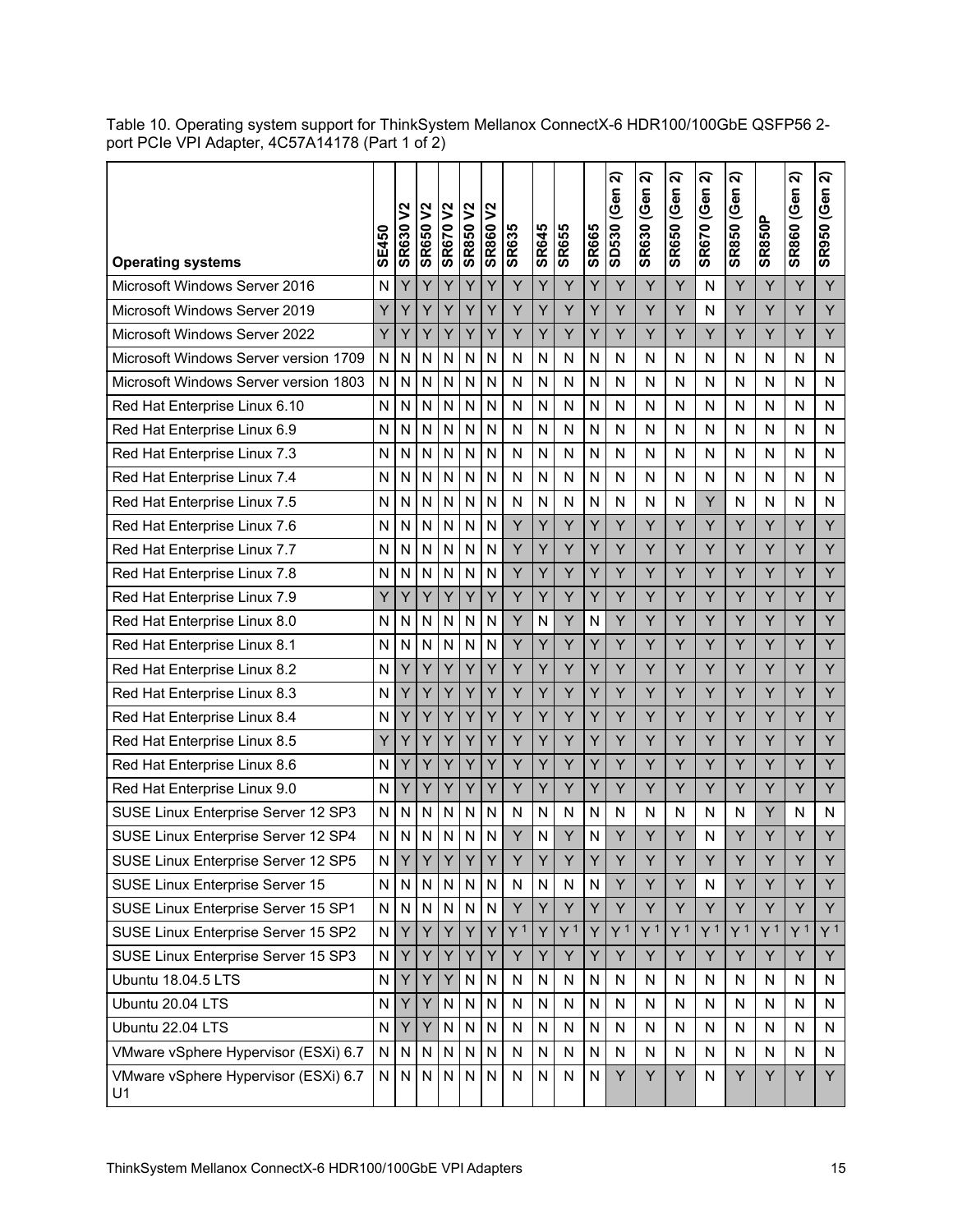<span id="page-15-0"></span>

| <b>Operating systems</b>                               | E450<br>ທ | ષ્ટ<br><b>SR630</b> | $\boldsymbol{\mathsf{S}}$<br><b>SR650</b> | $\boldsymbol{\mathsf{S}}$<br><b>SR670</b> | IS<br>0<br>R85<br><b>S</b> | $\mathsf{S}$<br><b>O988S</b> | <b>SR635</b> | <b>SR645</b> | <b>SR655</b> | <b>SR665</b> | ส<br>(Gen<br><b>SD530</b> | ส<br>(Gen<br><b>SR630</b> | ส<br>(Gen<br><b>SR650</b> | $\widehat{\mathbf{N}}$<br> <br>(၆en<br><b>SR670</b> | $\mathbf{\tilde{N}}$<br>န<br>ବି<br><b>SR850</b> | <b>SR850P</b> | $\mathbf{\tilde{N}}$<br>(Gen<br><b>SR860</b> | $\sim$<br>န<br>ବି<br><b>SR950</b> |
|--------------------------------------------------------|-----------|---------------------|-------------------------------------------|-------------------------------------------|----------------------------|------------------------------|--------------|--------------|--------------|--------------|---------------------------|---------------------------|---------------------------|-----------------------------------------------------|-------------------------------------------------|---------------|----------------------------------------------|-----------------------------------|
| VMware vSphere Hypervisor (ESXi) 6.7<br>U <sub>2</sub> | N.        | N                   |                                           | N IN                                      | N.                         | N.                           | N            | N            | N            | N            | Y                         | v                         | Y                         | N                                                   | Y                                               | v             | $\checkmark$                                 |                                   |
| VMware vSphere Hypervisor (ESXi) 6.7<br>U <sub>3</sub> | N         | Y                   | Y                                         | Y                                         | N                          | N                            | Y            | Y            | Y            | v            | v                         | v                         | v                         | Y                                                   | Y                                               | Y             | v                                            |                                   |
| VMware vSphere Hypervisor (ESXi) 7.0                   | N         | N                   | N                                         | IN.                                       | N <sub>1</sub>             | N.                           | Y            | Y            | Y            |              | Y                         | Y                         | Y                         | Y                                                   | Y                                               | Y             | Υ                                            |                                   |
| VMware vSphere Hypervisor (ESXi) 7.0<br>U <sub>1</sub> | N.        |                     | <b>NNN</b>                                |                                           | Y                          | Υ                            | v            | v            |              |              | v                         | v                         |                           |                                                     | Y                                               | $\checkmark$  | $\check{ }$                                  |                                   |
| VMware vSphere Hypervisor (ESXi) 7.0<br>U <sub>2</sub> | N         | Y                   | Y                                         | Y                                         | Y                          | Y                            | Υ            | Y            | Y            | Y            | v                         | $\check{ }$               | v                         |                                                     | Y                                               |               | ν                                            |                                   |
| VMware vSphere Hypervisor (ESXi) 7.0<br>U <sub>3</sub> | Y         | Y                   | Y                                         | $\vee$                                    | Y                          | Y                            | $\vee$       | v            | $\checkmark$ |              | v                         | $\checkmark$              | $\check{ }$               | v                                                   | Y                                               | v             | v                                            |                                   |

Table 11. Operating system support for ThinkSystem Mellanox ConnectX-6 HDR100/100GbE QSFP56 2 port PCIe VPI Adapter, 4C57A14178 (Part 2 of 2)

|                                       | ╤<br>SD530 (Gen | ╤<br>(Gen<br><b>SR630</b> | ╤<br>SR650 (Gen | ╤<br>SR850 (Gen | ╤<br><b>SR860 (Gen</b> | ╤<br>(Gen<br><b>SR950</b> |
|---------------------------------------|-----------------|---------------------------|-----------------|-----------------|------------------------|---------------------------|
| <b>Operating systems</b>              |                 |                           |                 |                 |                        |                           |
| Microsoft Windows Server 2016         | Y               | Y                         | Y               | Y               | Y                      | Y                         |
| Microsoft Windows Server 2019         | Y               | Y                         | Y               | Y               | Y                      | Y                         |
| Microsoft Windows Server 2022         | Y               | Y                         | Y               | Y               | Y                      | Y                         |
| Microsoft Windows Server version 1709 | Y               | Y                         | N               | N               | Y                      | Y                         |
| Microsoft Windows Server version 1803 | Y               | Y                         | N               | N               | Y                      | Y                         |
| Red Hat Enterprise Linux 6.10         | Y               | Y                         | Y               | N               | Y                      | Y                         |
| Red Hat Enterprise Linux 6.9          | Y               | Y                         | Y               | N               | Y                      | Y                         |
| Red Hat Enterprise Linux 7.3          | Y               | Y                         | Y               | N               | N                      | Y                         |
| Red Hat Enterprise Linux 7.4          | Y               | Y                         | Y               | N               | Y                      | Y                         |
| Red Hat Enterprise Linux 7.5          | Y               | Y                         | Y               | Y               | Y                      | Y                         |
| Red Hat Enterprise Linux 7.6          | Y               | Y                         | Y               | Y               | Y                      | Y                         |
| Red Hat Enterprise Linux 7.7          | Y               | Y                         | Y               | Y               | Y                      | Y                         |
| Red Hat Enterprise Linux 7.8          | Y               | Y                         | Y               | Y               | Y                      | Y                         |
| Red Hat Enterprise Linux 7.9          | Y               | Y                         | Y               | Y               | Y                      | Y                         |
| Red Hat Enterprise Linux 8.0          | Y               | Y                         | Y               | Y               | Y                      | Y                         |
| Red Hat Enterprise Linux 8.1          | Y               | Y                         | Y               | Y               | Y                      | Y                         |
| Red Hat Enterprise Linux 8.2          | Y               | Y                         | Y               | Y               | Y                      | Y                         |
| Red Hat Enterprise Linux 8.3          | Y               | Y                         | Y               | Y               | Y                      | Y                         |
| Red Hat Enterprise Linux 8.4          | Y               | Y                         | Y               | Y               | Y                      | Y                         |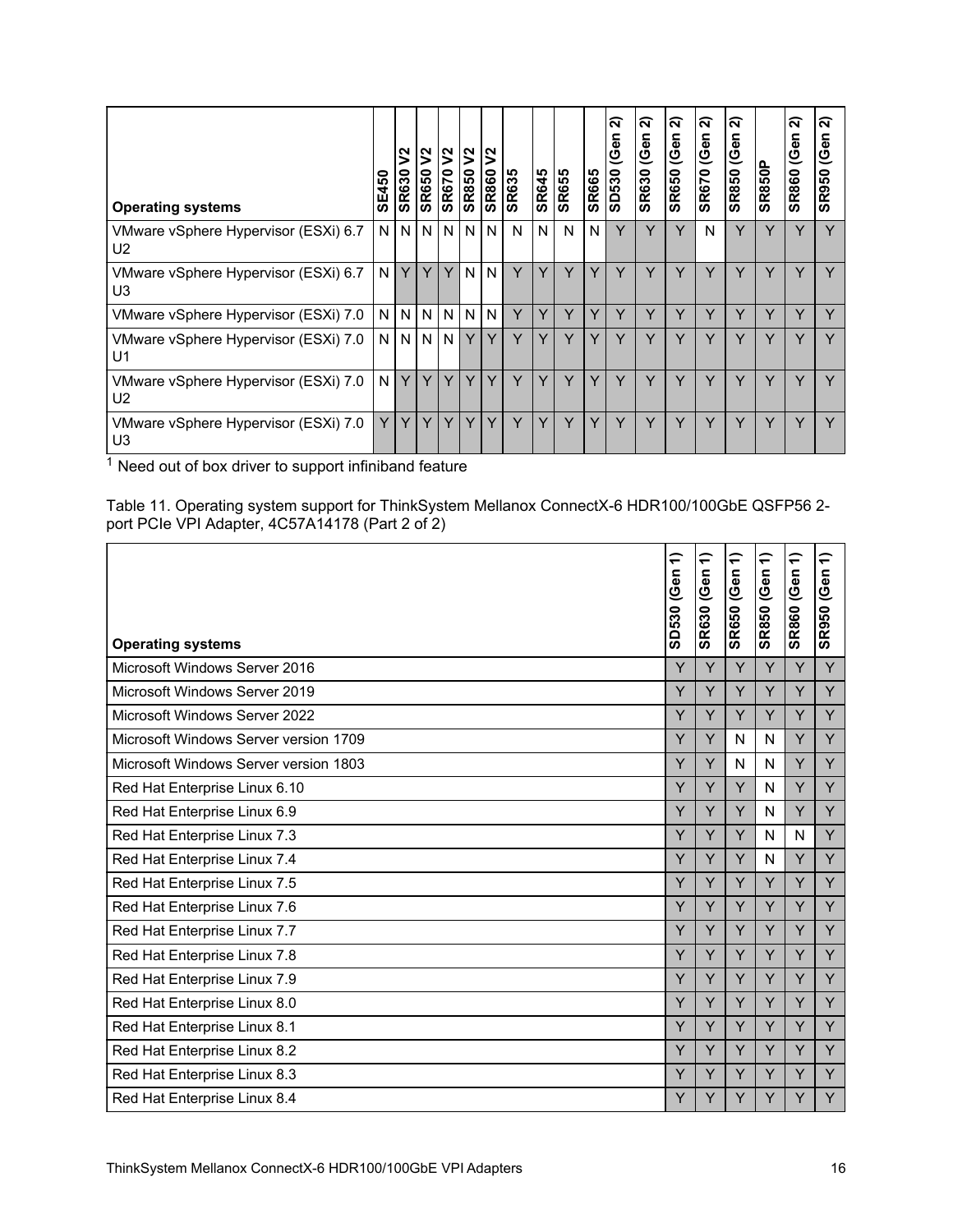| <b>Operating systems</b>                | ╤<br>SD530 (Gen | ╤<br><b>SR630 (Gen</b> | ╤<br><b>SR650 (Gen</b> | ╤<br><b>SR850 (Gen</b> | ╤<br><b>SR860 (Gen</b> | ₽<br><b>SR950 (Gen</b> |
|-----------------------------------------|-----------------|------------------------|------------------------|------------------------|------------------------|------------------------|
| Red Hat Enterprise Linux 8.5            | Y               | Y                      | Y                      | Y                      | Y                      | Y                      |
| Red Hat Enterprise Linux 8.6            | Y               | Y                      | Y                      | Y                      | Y                      | Y                      |
| Red Hat Enterprise Linux 9.0            | N               | N                      | N                      | N                      | N                      | N                      |
| SUSE Linux Enterprise Server 12 SP3     | Ÿ               | Ý                      | Y                      | Y                      | Y                      | Y                      |
| SUSE Linux Enterprise Server 12 SP4     | Ý               | Y                      | Y                      | Y                      | Y                      | Y                      |
| SUSE Linux Enterprise Server 12 SP5     | Ÿ               | Ý                      | Ÿ                      | Y                      | Y                      | Y                      |
| SUSE Linux Enterprise Server 15         | Y               | Y                      | Y                      | Y                      | Y                      | Y                      |
| SUSE Linux Enterprise Server 15 SP1     | Y               | Y                      | Y                      | Y                      | Y                      | Y                      |
| SUSE Linux Enterprise Server 15 SP2     | Y <sup>1</sup>  | Y <sup>1</sup>         | Y <sup>1</sup>         | Y <sup>1</sup>         | Y <sup>1</sup>         | Y <sup>1</sup>         |
| SUSE Linux Enterprise Server 15 SP3     | Y               | Y                      | Υ                      | Y                      | Y                      | Y                      |
| <b>Ubuntu 18.04.5 LTS</b>               | N               | N                      | N                      | N                      | N                      | N                      |
| Ubuntu 20.04 LTS                        | N               | N                      | N                      | N                      | N                      | N                      |
| Ubuntu 22.04 LTS                        | N               | N                      | N                      | N                      | N                      | N                      |
| VMware vSphere Hypervisor (ESXi) 6.7    | Y               | Y                      | Y                      | Y                      | Y                      | Y                      |
| VMware vSphere Hypervisor (ESXi) 6.7 U1 | Y               | Y                      | Y                      | Y                      | Y                      | Y                      |
| VMware vSphere Hypervisor (ESXi) 6.7 U2 | Y               | Y                      | Y                      | Y                      | Y                      | Y                      |
| VMware vSphere Hypervisor (ESXi) 6.7 U3 | Υ               | Y                      | Y                      | Y                      | Y                      | Y                      |
| VMware vSphere Hypervisor (ESXi) 7.0    | Ý               | Ÿ                      | Ÿ                      | Y                      | Y                      | Y                      |
| VMware vSphere Hypervisor (ESXi) 7.0 U1 | Y               | Ý                      | Ÿ                      | Y                      | Y                      | Y                      |
| VMware vSphere Hypervisor (ESXi) 7.0 U2 | Y               | Y                      | Y                      | Y                      | Ý                      | Y                      |
| VMware vSphere Hypervisor (ESXi) 7.0 U3 | Y               | Y                      | Y                      | Y                      | Y                      | Y                      |

# **Regulatory approvals**

The adapters have the following regulatory approvals:

- Safety: CB / cTUVus / CE
- EMC: CE / FCC / VCCI / ICES / RCM / KC
- RoHS: RoHS Compliant

# **Operating environment**

The adapters have the following operating characteristics:

- Typical power consumption (passive cables): 15.6W
- Maximum power available through QSFP56 port: 5W
- Temperature
	- $\overline{\phantom{0}}$  Operational: 0°C to 55°C
	- Non-operational: -40°C to 70°C
- Humidity: 90% relative humidity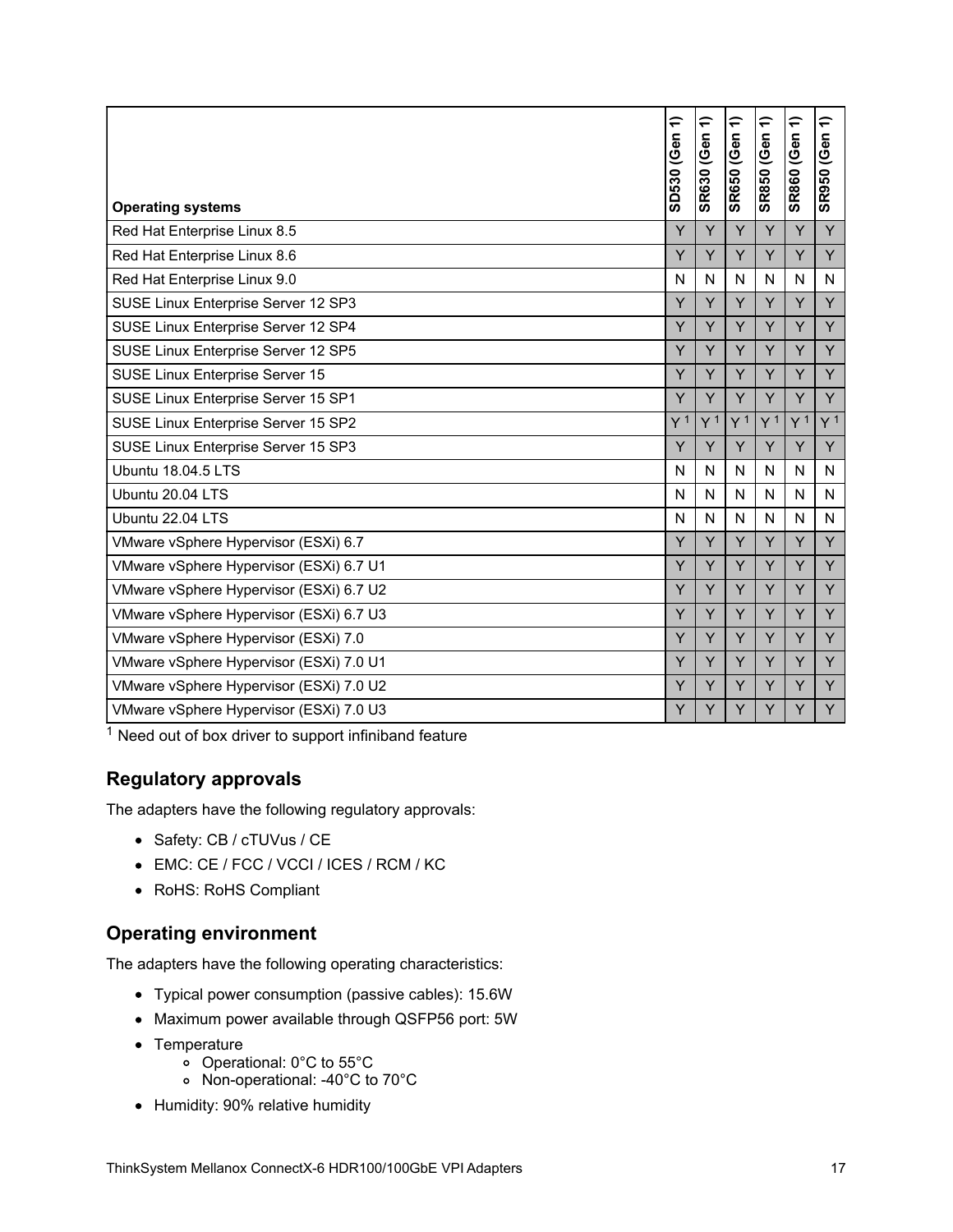### **Warranty**

One year limited warranty. When installed in a Lenovo server, the adapter assumes the server's base warranty and any warranty upgrades.

### **Related publications**

For more information, refer to these documents:

- Networking Options for ThinkSystem Servers: <https://lenovopress.com/lp0765-networking-options-for-thinksystem-servers>
- ServerProven compatibility: <http://www.lenovo.com/us/en/serverproven>
- Mellanox InfiniBand product page: <https://www.nvidia.com/en-us/networking/infiniband-adapters/>
- ConnectX-6 VPI user manual: <https://docs.nvidia.com/networking/display/ConnectX6VPI>

### **Related product families**

Product families related to this document are the following:

- 100 Gb Ethernet [Connectivity](https://lenovopress.com/networking/tor/100Gb)
- **Ethernet [Adapters](https://lenovopress.com/servers/options/ethernet)**
- InfiniBand & [Omni-Path](https://lenovopress.com/servers/options/infiniband) Adapters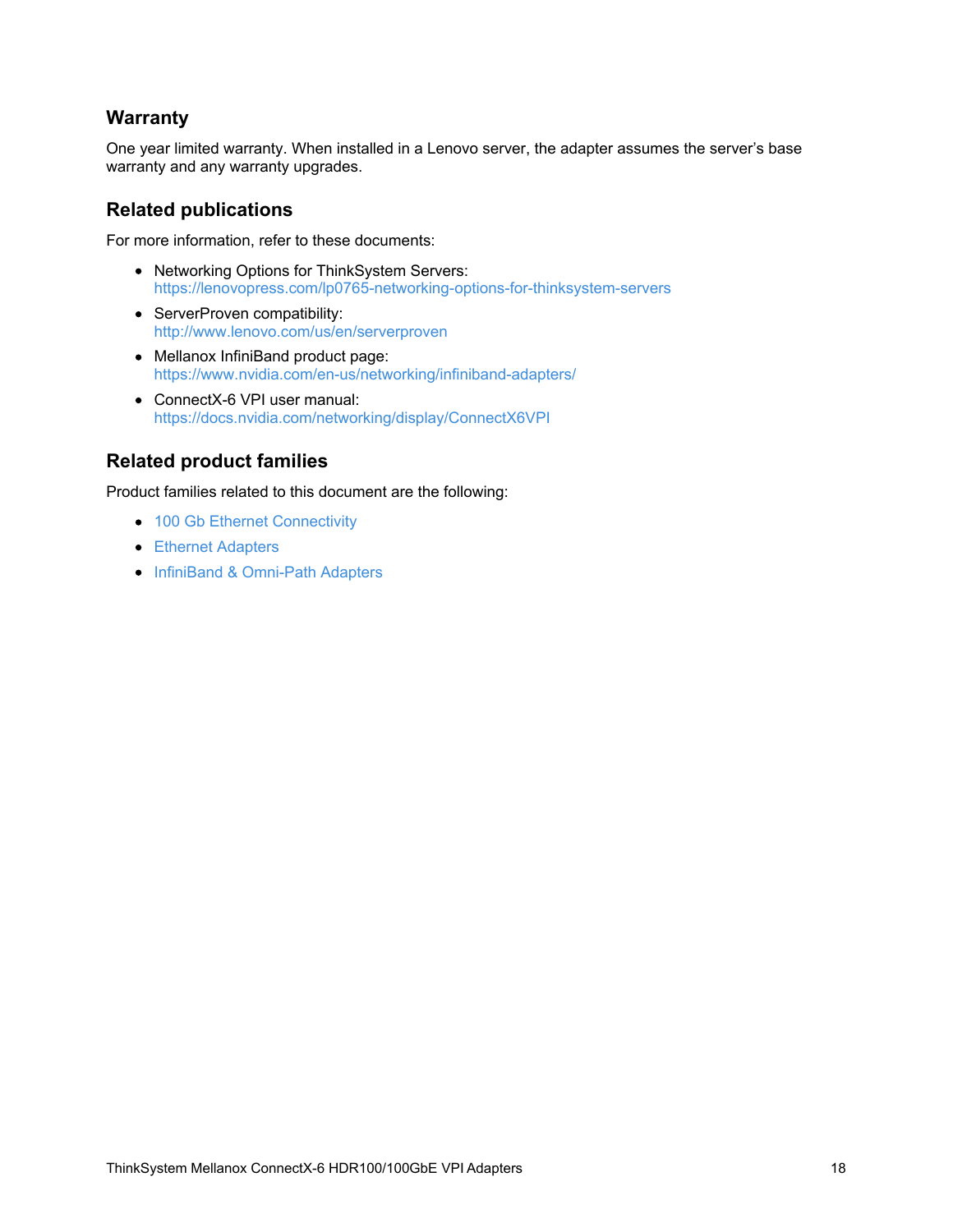### **Notices**

Lenovo may not offer the products, services, or features discussed in this document in all countries. Consult your local Lenovo representative for information on the products and services currently available in your area. Any reference to a Lenovo product, program, or service is not intended to state or imply that only that Lenovo product, program, or service may be used. Any functionally equivalent product, program, or service that does not infringe any Lenovo intellectual property right may be used instead. However, it is the user's responsibility to evaluate and verify the operation of any other product, program, or service. Lenovo may have patents or pending patent applications covering subject matter described in this document. The furnishing of this document does not give you any license to these patents. You can send license inquiries, in writing, to:

Lenovo (United States), Inc. 8001 Development Drive Morrisville, NC 27560 U.S.A. Attention: Lenovo Director of Licensing

LENOVO PROVIDES THIS PUBLICATION "AS IS" WITHOUT WARRANTY OF ANY KIND, EITHER EXPRESS OR IMPLIED, INCLUDING, BUT NOT LIMITED TO, THE IMPLIED WARRANTIES OF NON-INFRINGEMENT, MERCHANTABILITY OR FITNESS FOR A PARTICULAR PURPOSE. Some jurisdictions do not allow disclaimer of express or implied warranties in certain transactions, therefore, this statement may not apply to you.

This information could include technical inaccuracies or typographical errors. Changes are periodically made to the information herein; these changes will be incorporated in new editions of the publication. Lenovo may make improvements and/or changes in the product(s) and/or the program(s) described in this publication at any time without notice.

The products described in this document are not intended for use in implantation or other life support applications where malfunction may result in injury or death to persons. The information contained in this document does not affect or change Lenovo product specifications or warranties. Nothing in this document shall operate as an express or implied license or indemnity under the intellectual property rights of Lenovo or third parties. All information contained in this document was obtained in specific environments and is presented as an illustration. The result obtained in other operating environments may vary. Lenovo may use or distribute any of the information you supply in any way it believes appropriate without incurring any obligation to you.

Any references in this publication to non-Lenovo Web sites are provided for convenience only and do not in any manner serve as an endorsement of those Web sites. The materials at those Web sites are not part of the materials for this Lenovo product, and use of those Web sites is at your own risk. Any performance data contained herein was determined in a controlled environment. Therefore, the result obtained in other operating environments may vary significantly. Some measurements may have been made on development-level systems and there is no guarantee that these measurements will be the same on generally available systems. Furthermore, some measurements may have been estimated through extrapolation. Actual results may vary. Users of this document should verify the applicable data for their specific environment.

#### **© Copyright Lenovo 2022. All rights reserved.**

This document, LP1170, was created or updated on April 5, 2022.

Send us your comments in one of the following ways:

- Use the online Contact us review form found at: <https://lenovopress.com/LP1170>
- Send your comments in an e-mail to: [comments@lenovopress.com](mailto:comments@lenovopress.com?subject=Feedback for LP1170)

This document is available online at <https://lenovopress.com/LP1170>.